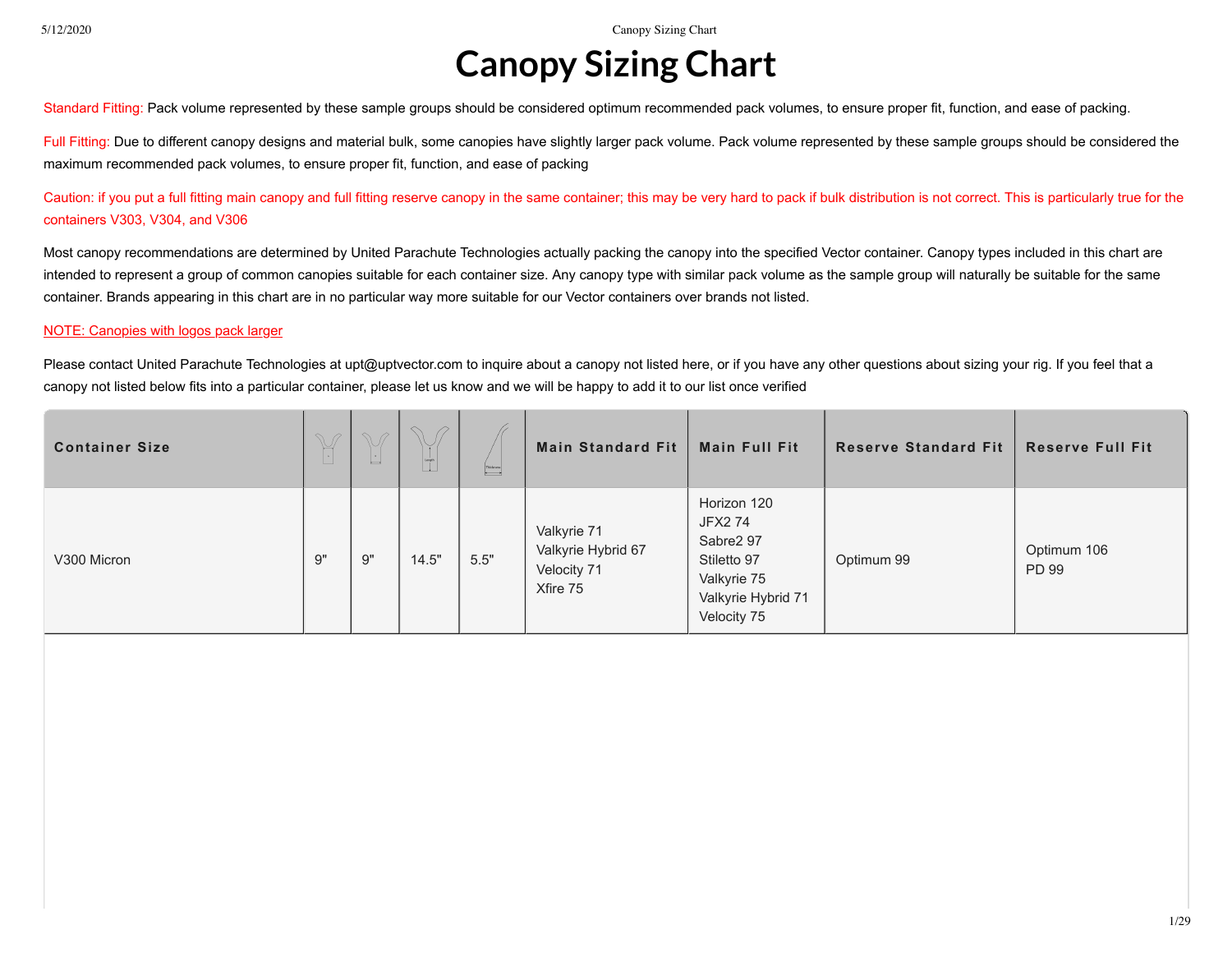| <b>Container Size</b> | $\mathbb{Y}$ | $\mathbb{V}$<br>$\overline{\phantom{a}}$ | $\curvearrowright$<br>P<br>$\begin{bmatrix} 1 \\ 1 \\ 0 \end{bmatrix}$ | $\begin{tabular}{ c c } \hline \textbf{Didones} & \textbf{Didones} & \textbf{Didens} \\ \hline \hline \end{tabular}$ | <b>Main Standard Fit</b>                                                                                                                                                                                                                                                                                                                                           | <b>Main Full Fit</b>                                                                                                                     | <b>Reserve Standard Fit</b>                                        | <b>Reserve Full Fit</b>                                                         |
|-----------------------|--------------|------------------------------------------|------------------------------------------------------------------------|----------------------------------------------------------------------------------------------------------------------|--------------------------------------------------------------------------------------------------------------------------------------------------------------------------------------------------------------------------------------------------------------------------------------------------------------------------------------------------------------------|------------------------------------------------------------------------------------------------------------------------------------------|--------------------------------------------------------------------|---------------------------------------------------------------------------------|
| V303 Micron           | 10"          | 10"                                      | 15"                                                                    | 4.5"                                                                                                                 | Crossfire3 99<br>Epicene 113<br><b>JFX279</b><br>Extreme-VX 74<br>Fusion 98<br><b>JFX2 82</b><br><b>JFX279</b><br>Katana 97<br>Leia 84<br>Neos 79<br>Nitron 98<br>Omega 99<br>Omni 99<br>Sabre2 97<br>Safire3 99<br>Spectre 97<br>Stiletto 97<br>Storm 97<br>Synergy 98<br>Valkyrie 79<br>Valkyrie Hybrid 75<br>Velocity 79<br>Xaos-2178<br>Xaos-27 68<br>Xfire 92 | Epicene 130<br><b>JFX2 84</b><br>Extreme-VX 79<br>Horizon 120<br>Neos 84<br>Pulse 97<br>Valkyrie 84<br>Valkyrie Hybrid 79<br>Velocity 84 | Icarus Reserve 99<br>Optimum 106<br>PD 99<br>Smart 99<br>Techno 98 | PD 106<br>Icarus Reserve 109<br>Micro Raven 109<br>Nano 106<br><b>R-Max 108</b> |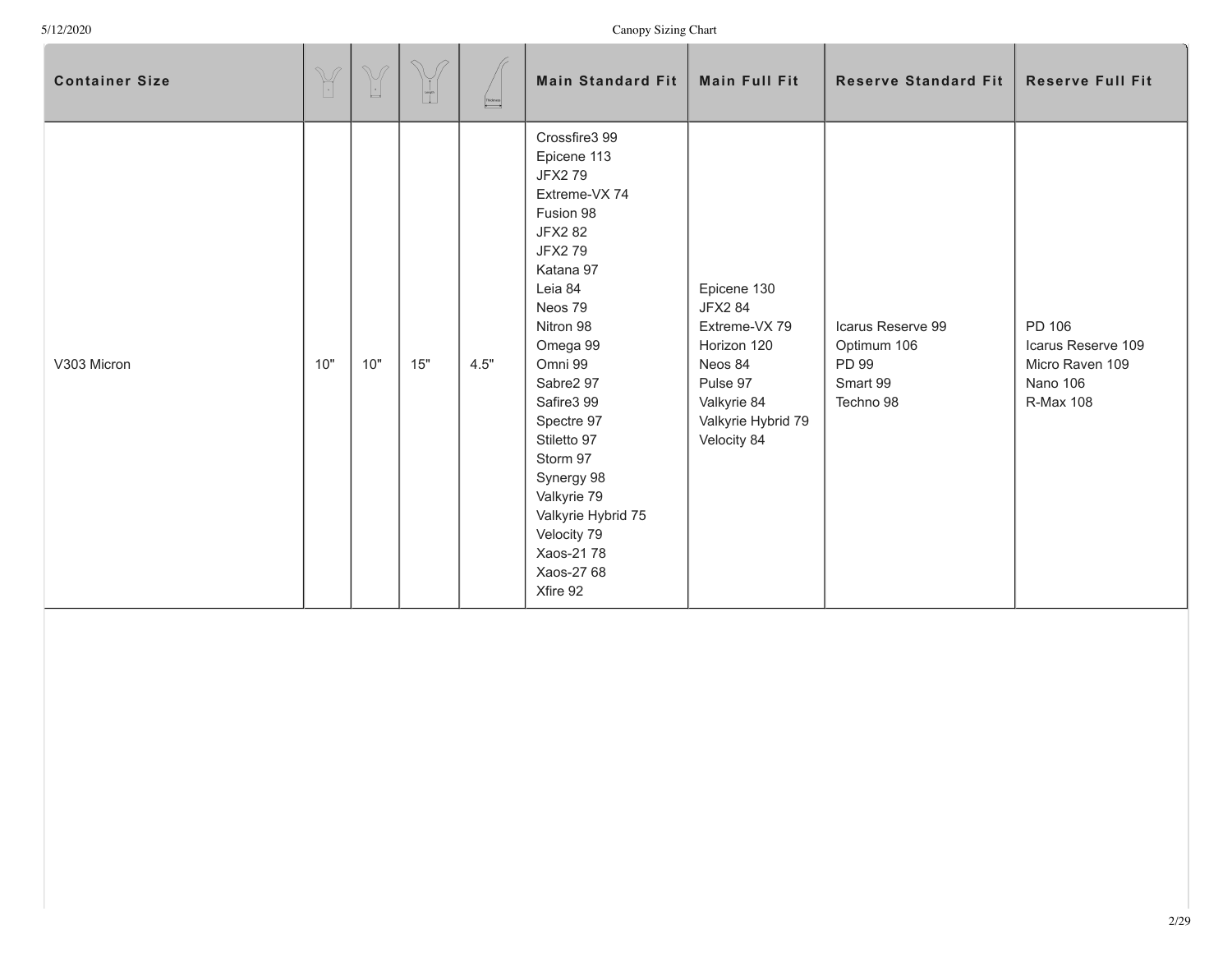| <b>Container Size</b> | $\begin{picture}(42,14) \put(0,0){\vector(0,1){10}} \put(15,0){\vector(0,1){10}} \put(15,0){\vector(0,1){10}} \put(15,0){\vector(0,1){10}} \put(15,0){\vector(0,1){10}} \put(15,0){\vector(0,1){10}} \put(15,0){\vector(0,1){10}} \put(15,0){\vector(0,1){10}} \put(15,0){\vector(0,1){10}} \put(15,0){\vector(0,1){10}} \put(15,0){\vector(0,1){10}} \put(15,0){\vector(0$ | $\begin{picture}(220,20) \put(0,0){\dashbox{0.5}(5,0){ }} \put(15,0){\dashbox{0.5}(5,0){ }} \put(15,0){\dashbox{0.5}(5,0){ }} \put(15,0){\dashbox{0.5}(5,0){ }} \put(15,0){\dashbox{0.5}(5,0){ }} \put(15,0){\dashbox{0.5}(5,0){ }} \put(15,0){\dashbox{0.5}(5,0){ }} \put(15,0){\dashbox{0.5}(5,0){ }} \put(15,0){\dashbox{0.5}(5,0){ }} \put(15,0){\dashbox{0.5}(5,0){$ | $\begin{picture}(120,20) \put(0,0){\line(1,0){10}} \put(15,0){\line(1,0){10}} \put(15,0){\line(1,0){10}} \put(15,0){\line(1,0){10}} \put(15,0){\line(1,0){10}} \put(15,0){\line(1,0){10}} \put(15,0){\line(1,0){10}} \put(15,0){\line(1,0){10}} \put(15,0){\line(1,0){10}} \put(15,0){\line(1,0){10}} \put(15,0){\line(1,0){10}} \put(15,0){\line($ | Thidosess | <b>Main Standard Fit</b>                                                                                                                                                                                                                                                                                                                                                   | <b>Main Full Fit</b>                                                                                                                    | <b>Reserve Standard Fit</b>                                                                                  | <b>Reserve Full Fit</b>                                                                                                |
|-----------------------|-----------------------------------------------------------------------------------------------------------------------------------------------------------------------------------------------------------------------------------------------------------------------------------------------------------------------------------------------------------------------------|---------------------------------------------------------------------------------------------------------------------------------------------------------------------------------------------------------------------------------------------------------------------------------------------------------------------------------------------------------------------------|-----------------------------------------------------------------------------------------------------------------------------------------------------------------------------------------------------------------------------------------------------------------------------------------------------------------------------------------------------|-----------|----------------------------------------------------------------------------------------------------------------------------------------------------------------------------------------------------------------------------------------------------------------------------------------------------------------------------------------------------------------------------|-----------------------------------------------------------------------------------------------------------------------------------------|--------------------------------------------------------------------------------------------------------------|------------------------------------------------------------------------------------------------------------------------|
| V304 Micron           | 10"                                                                                                                                                                                                                                                                                                                                                                         | 10"                                                                                                                                                                                                                                                                                                                                                                       | 15.5"                                                                                                                                                                                                                                                                                                                                               | 4.5"      | Crossfire3 109<br>Epicene 130<br><b>JFX2 84</b><br><b>JFX289</b><br>Extreme-VX 79<br>Fusion 108<br>Horizon 120<br>Katana 107<br>Leia 79<br>Neos 84<br>Neos 89<br>Omega 109<br>Omni 109<br>Pulse 107<br>Sabre2 107<br>Safire3 109<br>Spectre 107<br>Stiletto 107<br>Storm 107<br>Synergy 108<br>Valkyrie 84<br>Valkyrie Hybrid 79<br>Velocity 84<br>Xaos-2188<br>Xaos-27 78 | <b>JFX2 94</b><br>Horizon 135<br>Neos 94<br>Valkyrie 90<br>Valkyrie Hybrid 84<br>Velocity 90<br>Xaos-21 88                              | Icarus Reserve 99<br>Optimum 106<br>PD 99<br>Smart 99<br>Techno 98                                           | PD 106<br>Icarus Reserve 109<br>Micro Raven 109<br>Nano 106<br><b>R-Max 108</b>                                        |
| V305 Micron           | 10"                                                                                                                                                                                                                                                                                                                                                                         | 10"                                                                                                                                                                                                                                                                                                                                                                       | 14.5"                                                                                                                                                                                                                                                                                                                                               | 4.75"     | Valkyrie 67<br>Valkyrie 71<br>Valkyrie Hybrid 67<br>Velocity 71<br>Xfire 92                                                                                                                                                                                                                                                                                                | Horizon 120<br><b>JFX274</b><br>Sabre2 97<br>Safire3 99<br>Stiletto 97<br>Valkyrie 75<br>Valkyrie Hybrid 71<br>Velocity 75<br>Xfire 102 | Icarus Reserve 109<br>Micro Raven 109<br>Optimum 113<br>PD 106<br><b>R-Max 108</b><br>Smart 99<br>Techno 115 | Icarus Reserve 119<br>Micro Raven 120<br>Nano 113<br>PD 113<br><b>R-Max 118</b><br>Smart 110<br>Speed 120<br>Tempo 120 |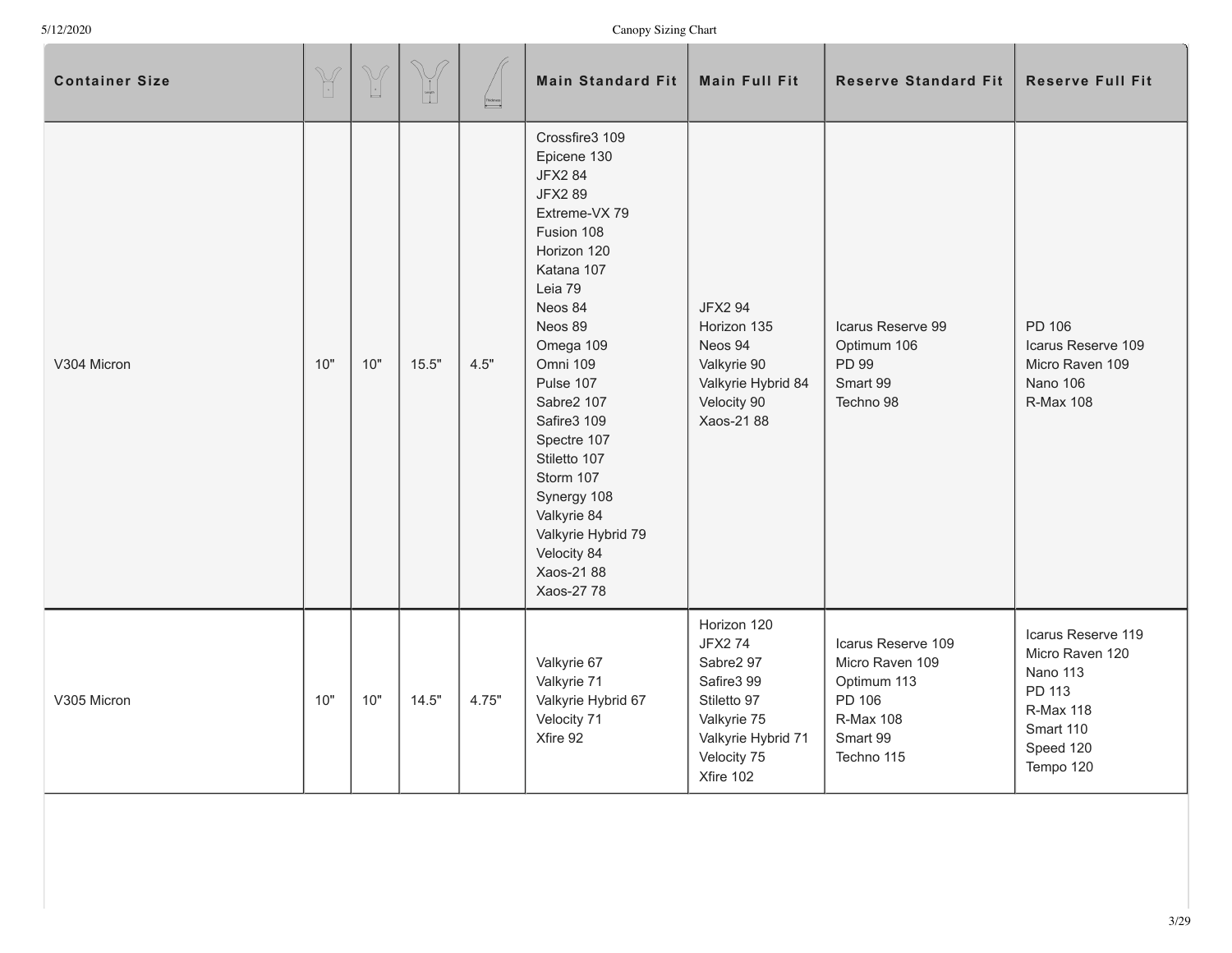| <b>Container Size</b> | $\mathbb{Y}$ | $\begin{picture}(220,20) \put(0,0){\line(1,0){10}} \put(15,0){\line(1,0){10}} \put(15,0){\line(1,0){10}} \put(15,0){\line(1,0){10}} \put(15,0){\line(1,0){10}} \put(15,0){\line(1,0){10}} \put(15,0){\line(1,0){10}} \put(15,0){\line(1,0){10}} \put(15,0){\line(1,0){10}} \put(15,0){\line(1,0){10}} \put(15,0){\line(1,0){10}} \put(15,0){\line($ | $\begin{picture}(120,20) \put(0,0){\line(1,0){10}} \put(15,0){\line(1,0){10}} \put(15,0){\line(1,0){10}} \put(15,0){\line(1,0){10}} \put(15,0){\line(1,0){10}} \put(15,0){\line(1,0){10}} \put(15,0){\line(1,0){10}} \put(15,0){\line(1,0){10}} \put(15,0){\line(1,0){10}} \put(15,0){\line(1,0){10}} \put(15,0){\line(1,0){10}} \put(15,0){\line($ | $\begin{array}{ c c }\hline \textbf{Thissines} \\\hline \end{array}$ | <b>Main Standard Fit</b>                                                                                                                                                                                                                                                                        | <b>Main Full Fit</b>                                                                                                                                                                                                               | <b>Reserve Standard Fit</b>                                                                                  | <b>Reserve Full Fit</b>                                                                                                       |
|-----------------------|--------------|-----------------------------------------------------------------------------------------------------------------------------------------------------------------------------------------------------------------------------------------------------------------------------------------------------------------------------------------------------|-----------------------------------------------------------------------------------------------------------------------------------------------------------------------------------------------------------------------------------------------------------------------------------------------------------------------------------------------------|----------------------------------------------------------------------|-------------------------------------------------------------------------------------------------------------------------------------------------------------------------------------------------------------------------------------------------------------------------------------------------|------------------------------------------------------------------------------------------------------------------------------------------------------------------------------------------------------------------------------------|--------------------------------------------------------------------------------------------------------------|-------------------------------------------------------------------------------------------------------------------------------|
| V305-1 Micron         | 10"          | 10"                                                                                                                                                                                                                                                                                                                                                 | 15"                                                                                                                                                                                                                                                                                                                                                 | $5"$                                                                 | Crossfire 109<br>Epicene 113<br>Horizon 120<br><b>JFX2 84</b><br><b>JFX289</b><br>Leia 79<br>Pulse 107<br>Sabre2 107<br>Safire3 109<br>Spectre 107<br>Stiletto 107<br>Storm 107<br>Valkyrie 84<br>Valkyrie Hybrid 79<br>Velocity 84                                                             | <b>JFX2 94</b><br>Epicene 130<br>Horizon 135<br>Valkyrie 90<br>Valkyrie Hybrid 84<br>Velocity 90                                                                                                                                   | Icarus Reserve 109<br>Micro Raven 109<br>Optimum 113<br>PD 106<br><b>R-Max 108</b><br>Smart 99<br>Techno 115 | Icarus Reserve 119<br>Micro Raven 120<br><b>Nano 113</b><br>PD 113<br><b>R-Max 118</b><br>Smart 110<br>Speed 120<br>Tempo 120 |
| V306 Micron           | 10"          | 10"                                                                                                                                                                                                                                                                                                                                                 | 15.5"                                                                                                                                                                                                                                                                                                                                               | 5"                                                                   | Crossfire3 119<br>Epicene 130<br>Extreme-JFX 94<br>Fusion 120<br>Horizon 135<br><b>JFX2 90</b><br>Mamba 104<br>Neos 94<br>Nitron 108<br>Omega 119<br>Omni 119<br>Pilot 104<br>Sabre2 107<br>Safire3 119<br>Synergy 108<br>Velocity 96<br>Spectre 107<br>Stiletto 107<br>Storm 107<br>Katana 107 | Crossfire 3 129<br>Epicene 150<br>Extreme-VX 84<br>Horizon 150<br>Katana 120<br>Neos 104<br>Pulse 120<br>Sabre2 120<br>Safire3 129<br>Spectre 120<br>Stiletto 120<br>Valkyrie 96<br>Valkyrie Hybrid 96<br>Xaos-21 98<br>Xaos-27 88 | Icarus Reserve 109<br>Micro Raven 109<br>Optimum 113<br>PD 106<br><b>R-Max 108</b><br>Smart 99<br>Techno 115 | Icarus Reserve 119<br>Micro Raven 120<br>Nano 113<br>PD 113<br><b>R-Max 118</b><br>Smart 110<br>Speed 120<br>Tempo 120        |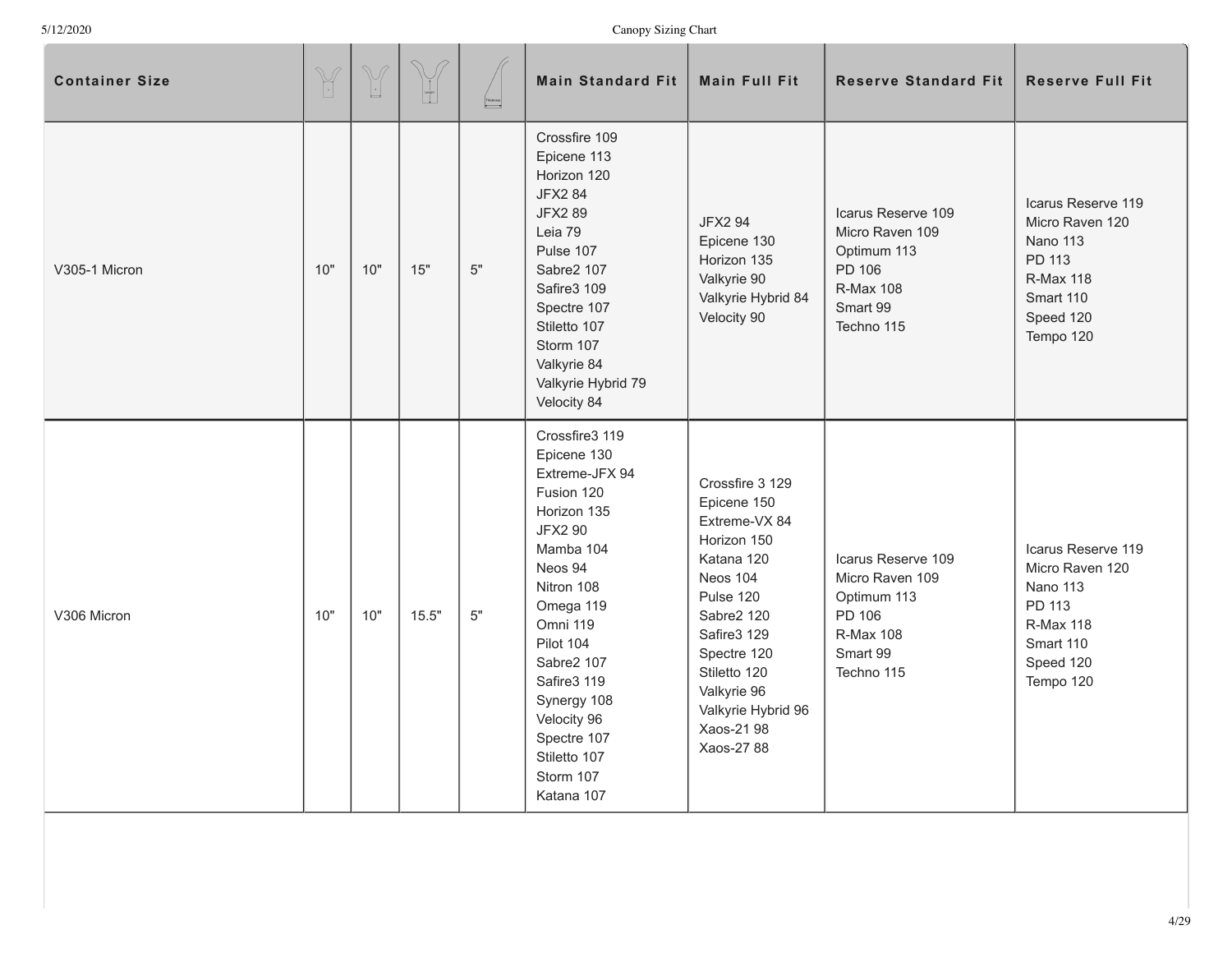| <b>Container Size</b> | $\frac{1}{2}$ | M<br>$\begin{array}{c} \begin{array}{c} \begin{array}{c} \end{array} \end{array} \end{array}$ |       | $\begin{picture}(150,10) \put(0,0){\line(1,0){10}} \put(15,0){\line(1,0){10}} \put(15,0){\line(1,0){10}} \put(15,0){\line(1,0){10}} \put(15,0){\line(1,0){10}} \put(15,0){\line(1,0){10}} \put(15,0){\line(1,0){10}} \put(15,0){\line(1,0){10}} \put(15,0){\line(1,0){10}} \put(15,0){\line(1,0){10}} \put(15,0){\line(1,0){10}} \put(15,0){\line($ | <b>Main Standard Fit</b>                                                                                                                                                                     | <b>Main Full Fit</b>                                                                                                                                                     | <b>Reserve Standard Fit</b>                                                                                                                  | <b>Reserve Full Fit</b>  |
|-----------------------|---------------|-----------------------------------------------------------------------------------------------|-------|-----------------------------------------------------------------------------------------------------------------------------------------------------------------------------------------------------------------------------------------------------------------------------------------------------------------------------------------------------|----------------------------------------------------------------------------------------------------------------------------------------------------------------------------------------------|--------------------------------------------------------------------------------------------------------------------------------------------------------------------------|----------------------------------------------------------------------------------------------------------------------------------------------|--------------------------|
| V307 Micron           | 10"           | 11"                                                                                           | 15.5" | $5"$                                                                                                                                                                                                                                                                                                                                                | Crossfire3 119<br>Epicene 130<br>Horizon 135<br><b>JFX2 94</b><br>Pilot 104<br>Pulse 120<br>Sabre2 107<br>Safire <sub>3</sub> 119<br>Spectre 107<br>Stiletto 107<br>Storm 107<br>Velocity 96 | Crossfire3 129<br>Epicene 150<br>Horizon 150<br>Katana 120<br>Sabre2 120<br>Safire3 129<br>Spectre 120<br>Stiletto 120<br>Storm 120<br>Valkyrie 96<br>Valkyrie Hybrid 96 | Icarus Reserve 119<br>Micro Raven 120<br><b>Nano 113</b><br>Optimum 126<br>PD 113<br><b>R-Max 118</b><br>Smart 110<br>Speed 120<br>Tempo 120 | $\overline{\phantom{0}}$ |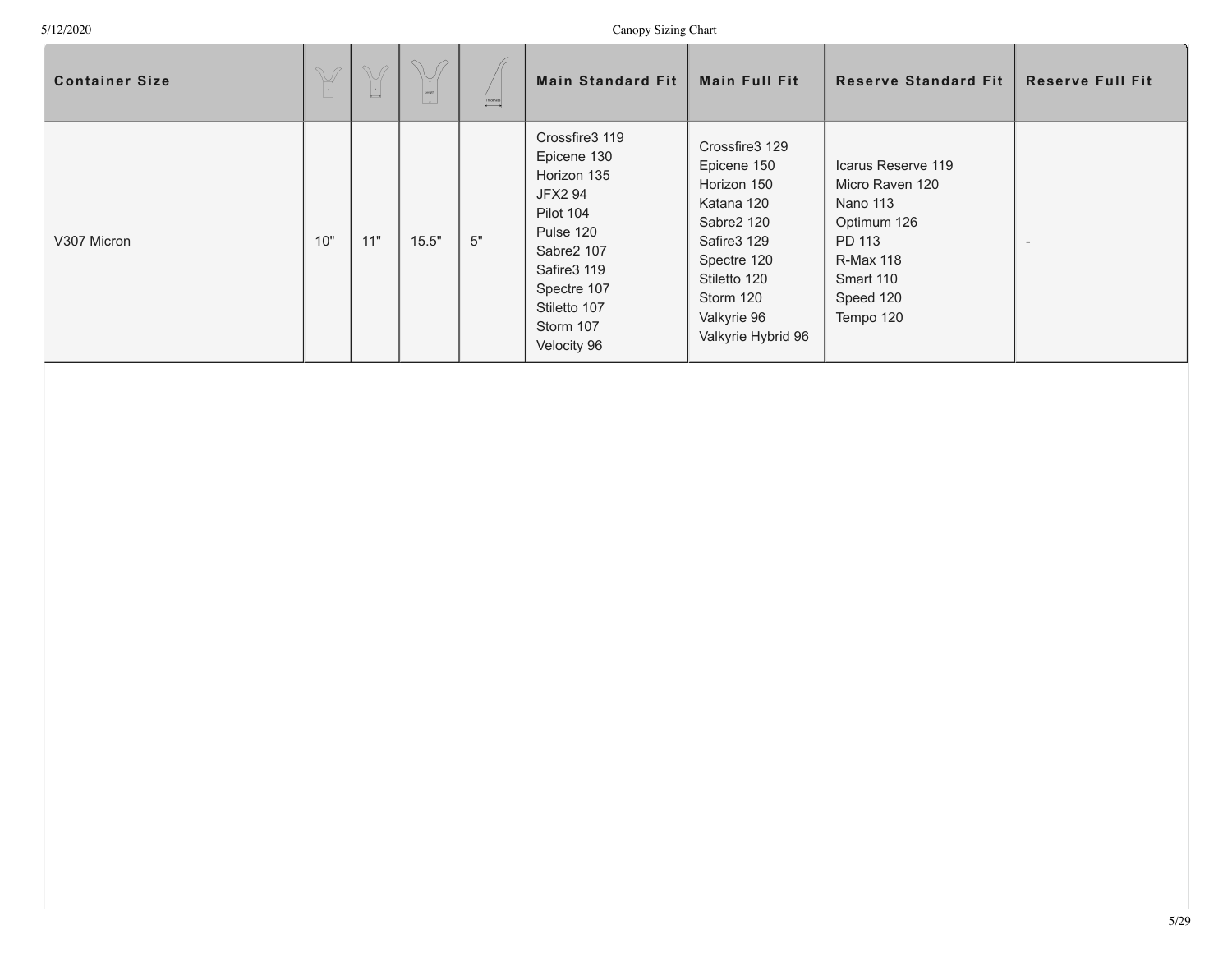| <b>Container Size</b> | $\mathbb{Y}$ | $\begin{picture}(220,20) \put(0,0){\line(1,0){155}} \put(15,0){\line(1,0){155}} \put(15,0){\line(1,0){155}} \put(15,0){\line(1,0){155}} \put(15,0){\line(1,0){155}} \put(15,0){\line(1,0){155}} \put(15,0){\line(1,0){155}} \put(15,0){\line(1,0){155}} \put(15,0){\line(1,0){155}} \put(15,0){\line(1,0){155}} \put(15,0){\line(1,0){155}}$ | $\begin{bmatrix} 1 \\ 1 \\ 0 \end{bmatrix}$ | $\begin{tabular}{ c c } \hline Theones: \end{tabular}$ | <b>Main Standard Fit</b>                                                                                                                                                                                                                                                                                                                                                                                                                                | <b>Main Full Fit</b>                                                                                                                                                                                                                                                                                 | <b>Reserve Standard Fit</b>                                                      | <b>Reserve Full Fit</b>                                 |
|-----------------------|--------------|----------------------------------------------------------------------------------------------------------------------------------------------------------------------------------------------------------------------------------------------------------------------------------------------------------------------------------------------|---------------------------------------------|--------------------------------------------------------|---------------------------------------------------------------------------------------------------------------------------------------------------------------------------------------------------------------------------------------------------------------------------------------------------------------------------------------------------------------------------------------------------------------------------------------------------------|------------------------------------------------------------------------------------------------------------------------------------------------------------------------------------------------------------------------------------------------------------------------------------------------------|----------------------------------------------------------------------------------|---------------------------------------------------------|
| V308 Micron           | 10"          | 11"                                                                                                                                                                                                                                                                                                                                          | 15.5"                                       | 5.5"                                                   | Crossfire3 119<br>Crossfire3 129<br>Epicene 150<br>Extreme-FX 109<br>Extreme-FX 114<br>Extreme-VX 84<br>Fusion 120<br>Horizon 150<br>Katana 120<br>Mamba 124<br>Neos 109<br>Neos 114<br>Nitron 120<br>Omega 119<br>Omega 129<br>Omni 119<br>Omni 129<br>Pilot 124<br>Pulse 135<br>Sabre2 120<br>Safire3 129<br><b>Solo 124</b><br>Spectre 120<br>Stiletto 120<br>Storm 120<br>Synergy 120<br>Triathlon 120<br>Velocity 96<br>Xaos-21 108<br>Xaos-27 108 | Crossfire3 139<br>Epicene 170<br>Extreme-FX 119<br>Extreme-VX 89<br>Fusion 135<br>Horizon 170<br>Katana 135<br>Neos 119<br>Nitron 135<br>Omega 139<br>Omni 139<br>Pulse 150<br>Sabre2 135<br>Safire3 139<br>Silhouette 135<br>Storm 135<br>Synergy 135<br>Velocity 103<br>Xaos-21 120<br>Xaos-27 118 | PD 126<br>Icarus Reserve 129<br>Nano 126<br>R-Max 128<br>Smart 120<br>Techno 128 | Optimum 143<br>Micro Raven 135<br>Nano 143<br>Speed 135 |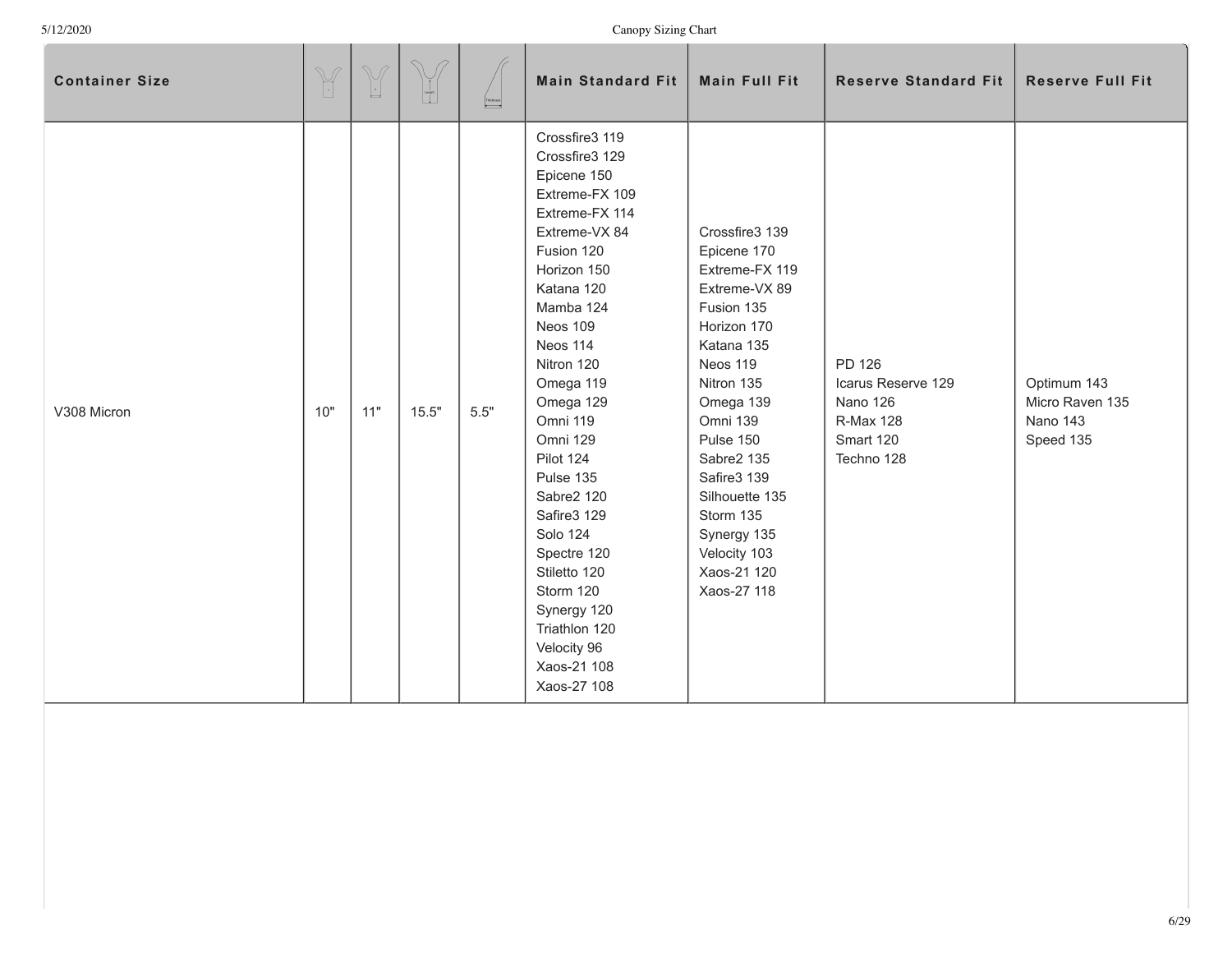| <b>Container Size</b> | $\mathbb{Y}$ | $\mathbb{V}$<br>$\overline{\phantom{a}}$ | $\curvearrowright$<br>$\begin{bmatrix} 1 \\ 1 \\ 0 \\ 1 \end{bmatrix}$ | Thickness<br> | <b>Main Standard Fit</b>                                                                                                                                                                                                                                                                                                                                                                                    | <b>Main Full Fit</b>                                                                                                                                                                                                                                                                            | <b>Reserve Standard Fit</b>                                                 | <b>Reserve Full Fit</b>                                  |
|-----------------------|--------------|------------------------------------------|------------------------------------------------------------------------|---------------|-------------------------------------------------------------------------------------------------------------------------------------------------------------------------------------------------------------------------------------------------------------------------------------------------------------------------------------------------------------------------------------------------------------|-------------------------------------------------------------------------------------------------------------------------------------------------------------------------------------------------------------------------------------------------------------------------------------------------|-----------------------------------------------------------------------------|----------------------------------------------------------|
| V309 Micron           | 10"          | 11"                                      | 17"                                                                    | 5.5"          | Crossfire3 139<br>Epicene 170<br>Extreme-FX 119<br>Extreme-VX 94<br>Fusion 135<br>Horizon 170<br>Katana 135<br>Mamba 124<br>Mamba 132<br>Neos 119<br>Nitron 135<br>Omega 139<br>Omni 139<br>Pilot 132<br>Pulse 150<br>Sabre2 135<br>Safire3 139<br>Silhouette 135<br>Spectre 135<br>Stiletto 135<br>Storm 135<br>Synergy 135<br>Triathlon 135<br>Valkyrie 135<br>Velocity 103<br>Xaos-21 120<br>Xaos-27 118 | Crossfire3 149<br>Epicene 190<br>Fusion 150<br>Horizon 190<br>Katana 150<br>Mamba 140<br>Nitron 150<br>Omega 149<br>Omni 149<br>Pilot 140<br>Pulse 170<br>Sabre2 150<br>Safire3 149<br>Silhouette 150<br>Spectre 150<br>Stiletto 150<br>Storm 150<br>Synergy 150<br>Velocity 111<br>Xaos-21 135 | PD 126<br>Icarus Reserve 129<br><b>R-Max 128</b><br>Smart 135<br>Techno 128 | Optimum 143<br>Micron Raven 135<br>Nano 143<br>Speed 135 |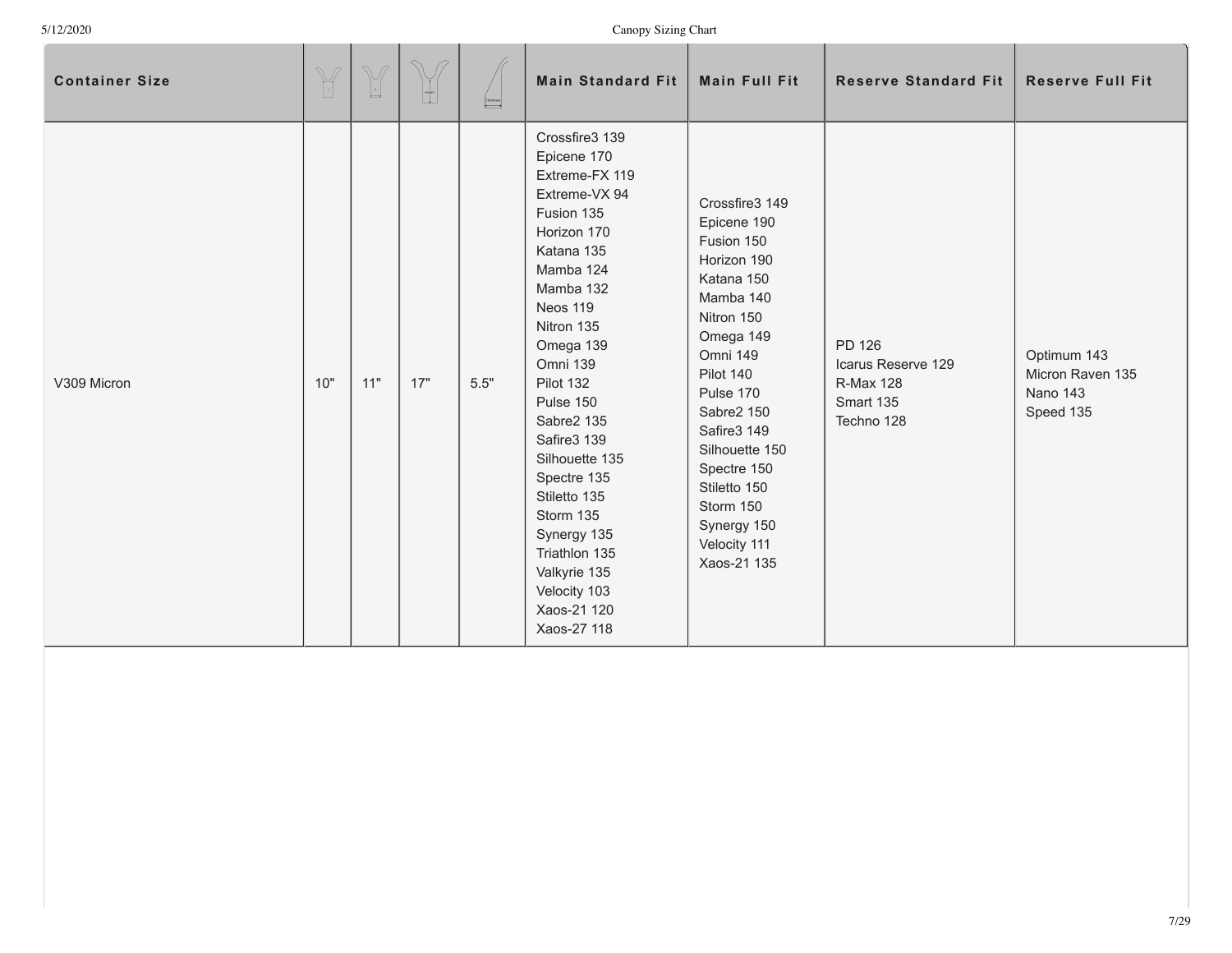**A** 

| <b>Container Size</b> | $\mathbb{Y}$ | $\begin{picture}(42,14) \put(0,0){\line(1,0){155}} \put(15,0){\line(1,0){155}} \put(15,0){\line(1,0){155}} \put(15,0){\line(1,0){155}} \put(15,0){\line(1,0){155}} \put(15,0){\line(1,0){155}} \put(15,0){\line(1,0){155}} \put(15,0){\line(1,0){155}} \put(15,0){\line(1,0){155}} \put(15,0){\line(1,0){155}} \put(15,0){\line(1,0){155}} \$ | $\bigcirc$<br>$\begin{bmatrix} 1 \\ -1 \\ 0 \end{bmatrix}$ | $\fbox{\parbox{5cm} \begin{picture}(18,15) \put(0,0){\dashbox{0.5}(16,0){ }} \put(15,0){\dashbox{0.5}(16,0){ }} \put(15,0){\dashbox{0.5}(16,0){ }} \put(15,0){\dashbox{0.5}(16,0){ }} \put(15,0){\dashbox{0.5}(16,0){ }} \put(15,0){\dashbox{0.5}(16,0){ }} \put(15,0){\dashbox{0.5}(16,0){ }} \put(15,0){\dashbox{0.5}(16,0){ }} \put(15,0){\dashbox{0.5}(16,0){ }} \put($ | <b>Main Standard Fit</b>                                                                                                                                                                                                                                                                                                                                                                                    | <b>Main Full Fit</b>                                                                                                                                                                                                                                             | <b>Reserve Standard Fit</b>                                                                                                                  | <b>Reserve Full Fit</b>                                                                                             |
|-----------------------|--------------|-----------------------------------------------------------------------------------------------------------------------------------------------------------------------------------------------------------------------------------------------------------------------------------------------------------------------------------------------|------------------------------------------------------------|-----------------------------------------------------------------------------------------------------------------------------------------------------------------------------------------------------------------------------------------------------------------------------------------------------------------------------------------------------------------------------|-------------------------------------------------------------------------------------------------------------------------------------------------------------------------------------------------------------------------------------------------------------------------------------------------------------------------------------------------------------------------------------------------------------|------------------------------------------------------------------------------------------------------------------------------------------------------------------------------------------------------------------------------------------------------------------|----------------------------------------------------------------------------------------------------------------------------------------------|---------------------------------------------------------------------------------------------------------------------|
| V310 Micron           | 10"          | 11"                                                                                                                                                                                                                                                                                                                                           | 17"                                                        | 5.5"                                                                                                                                                                                                                                                                                                                                                                        | Crossfire3 139<br>Epicene 170<br>Extreme-FX 119<br>Extreme-VX 94<br>Fusion 135<br>Horizon 170<br>Katana 135<br>Mamba 124<br>Mamba 132<br>Neos 119<br>Nitron 135<br>Omega 139<br>Omni 139<br>Pilot 132<br>Pulse 150<br>Sabre2 135<br>Safire3 139<br>Silhouette 135<br>Spectre 135<br>Stiletto 135<br>Storm 135<br>Synergy 135<br>Triathlon 135<br>Valkyrie 130<br>Velocity 103<br>Xaos-21 120<br>Xaos-27 118 | Crossfire3 149<br>Epicene 190<br>Fusion 150<br>Katana 150<br>Mamba 140<br>Nitron 150<br>Omega 149<br>Omni 149<br>Pilot 140<br>Pulse 170<br>Sabre2 150<br>Safire3 149<br>Silhouette 150<br>Spectre 150<br>Storm 150<br>Synergy 150<br>Velocity 111<br>Xaos-21 135 | Icarus Reserve 139<br>Micro Raven 135<br>Micro Raven Dacron 120<br><b>Nano 143</b><br>Optimum 143<br>PD 126<br><b>R-Max 138</b><br>Smart 135 | Icarus Reserve 149<br>Micron Raven 150<br><b>Nano 160</b><br>Optimum 160<br>PD 143<br><b>R-Max 148</b><br>Speed 150 |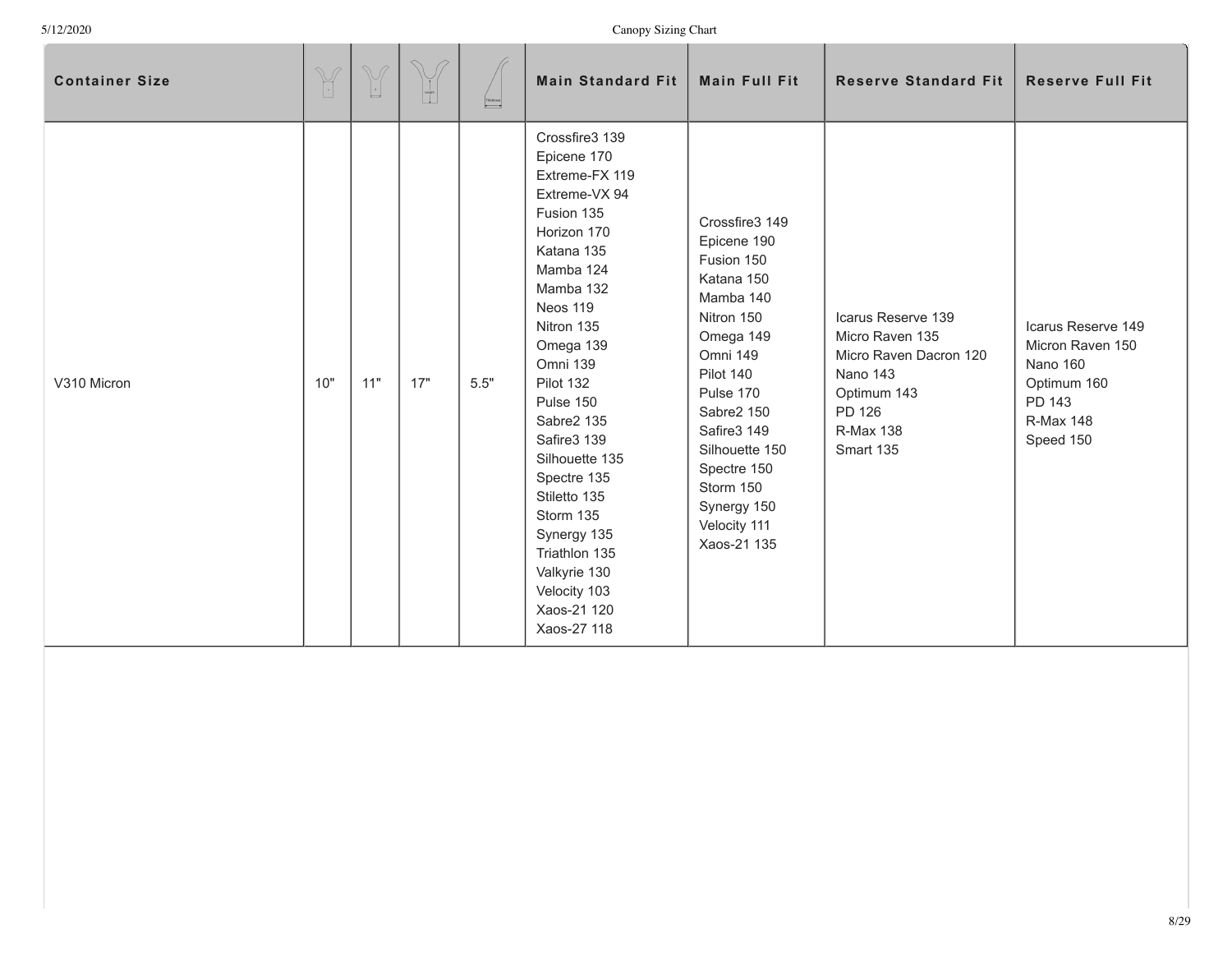| <b>Container Size</b> | $\begin{picture}(42,14) \put(0,0){\vector(0,1){10}} \put(15,0){\vector(0,1){10}} \put(15,0){\vector(0,1){10}} \put(15,0){\vector(0,1){10}} \put(15,0){\vector(0,1){10}} \put(15,0){\vector(0,1){10}} \put(15,0){\vector(0,1){10}} \put(15,0){\vector(0,1){10}} \put(15,0){\vector(0,1){10}} \put(15,0){\vector(0,1){10}} \put(15,0){\vector(0,1){10}} \put(15,0){\vector(0$ | $\begin{picture}(220,20) \put(0,0){\line(1,0){10}} \put(15,0){\line(1,0){10}} \put(15,0){\line(1,0){10}} \put(15,0){\line(1,0){10}} \put(15,0){\line(1,0){10}} \put(15,0){\line(1,0){10}} \put(15,0){\line(1,0){10}} \put(15,0){\line(1,0){10}} \put(15,0){\line(1,0){10}} \put(15,0){\line(1,0){10}} \put(15,0){\line(1,0){10}} \put(15,0){\line($ | $\begin{bmatrix} 1 \\ 1 \\ 1 \end{bmatrix}$ | $\begin{array}{c}\n\text{Theones}\n\\ \hline\n\end{array}$ | <b>Main Standard Fit</b>                                                                                                                                                                                                                                                                                                                                             | <b>Main Full Fit</b>                                                                                                                    | <b>Reserve Standard Fit</b>                                                                                                          | <b>Reserve Full Fit</b>                |
|-----------------------|-----------------------------------------------------------------------------------------------------------------------------------------------------------------------------------------------------------------------------------------------------------------------------------------------------------------------------------------------------------------------------|-----------------------------------------------------------------------------------------------------------------------------------------------------------------------------------------------------------------------------------------------------------------------------------------------------------------------------------------------------|---------------------------------------------|------------------------------------------------------------|----------------------------------------------------------------------------------------------------------------------------------------------------------------------------------------------------------------------------------------------------------------------------------------------------------------------------------------------------------------------|-----------------------------------------------------------------------------------------------------------------------------------------|--------------------------------------------------------------------------------------------------------------------------------------|----------------------------------------|
| V314 Micron           | 10"                                                                                                                                                                                                                                                                                                                                                                         | 10"                                                                                                                                                                                                                                                                                                                                                 | 17.5"                                       | $4"$                                                       | Crossfire3 99<br>Epicene 113<br>Extreme-FX 79<br>Extreme-VX 74<br>Fusion 98<br><b>JFX279</b><br>Katana 97<br>Neos 79<br>Nitron 98<br>Omega 99<br>Omni 99<br>Sabre2 97<br>Safire3 99<br>Spectre 97<br>Stiletto 97<br>Storm 97<br>Synergy 98<br>Valkyrie 75<br>Valkyrie 79<br>Valkyrie Hybrid 75<br>Velocity 71<br>Velocity 79<br>Xaos-21 78<br>Xaos-27 68<br>Xfire 92 | Epicene 130<br>Extreme-FX 84<br>Extreme VX 79<br>Horizon 120<br>Neos 84<br>Pulse 97<br>Valkyrie 84<br>Valkyrie Hybrid 79<br>Velocity 84 | Icarus Reserve 109<br>Micro Raven 109<br>Micro Raven Dacron 109<br>Optimum 113<br>PD 113<br><b>R-MAx 108</b><br>Smart 99<br>Nano 113 | Optimum 126<br>Smart 110<br>Techno 115 |
| V314-1 Micron         | 10"                                                                                                                                                                                                                                                                                                                                                                         | 10"                                                                                                                                                                                                                                                                                                                                                 | 18.5"                                       | 4"                                                         | Crossfire3 109<br>Epicene 130<br>Horizon 135<br><b>JFX2 84</b><br>JFX2 89<br>Katana 107<br>Sabre2 107<br>Safire3 109<br>Spectre 107<br>Stiletto 107<br>Storm 107<br>Valkyrie 84<br>Valkyrie Hybrid 79<br>Velocity 84                                                                                                                                                 | Epicene 150<br>Horizon 150<br><b>JFX2 94</b><br>Valkyrie 90<br>Valkyrie Hybrid 84<br>Velocity 90<br>Xaos-21 88                          | Icarus Reserve 109<br>Micro Raven 109<br>Micro Raven Dacron 109<br>Nano 113<br>Optimum 113<br>PD 113<br>R-Max 108<br>Smart 99        | Optimum 126<br>Smart 110<br>Techno 115 |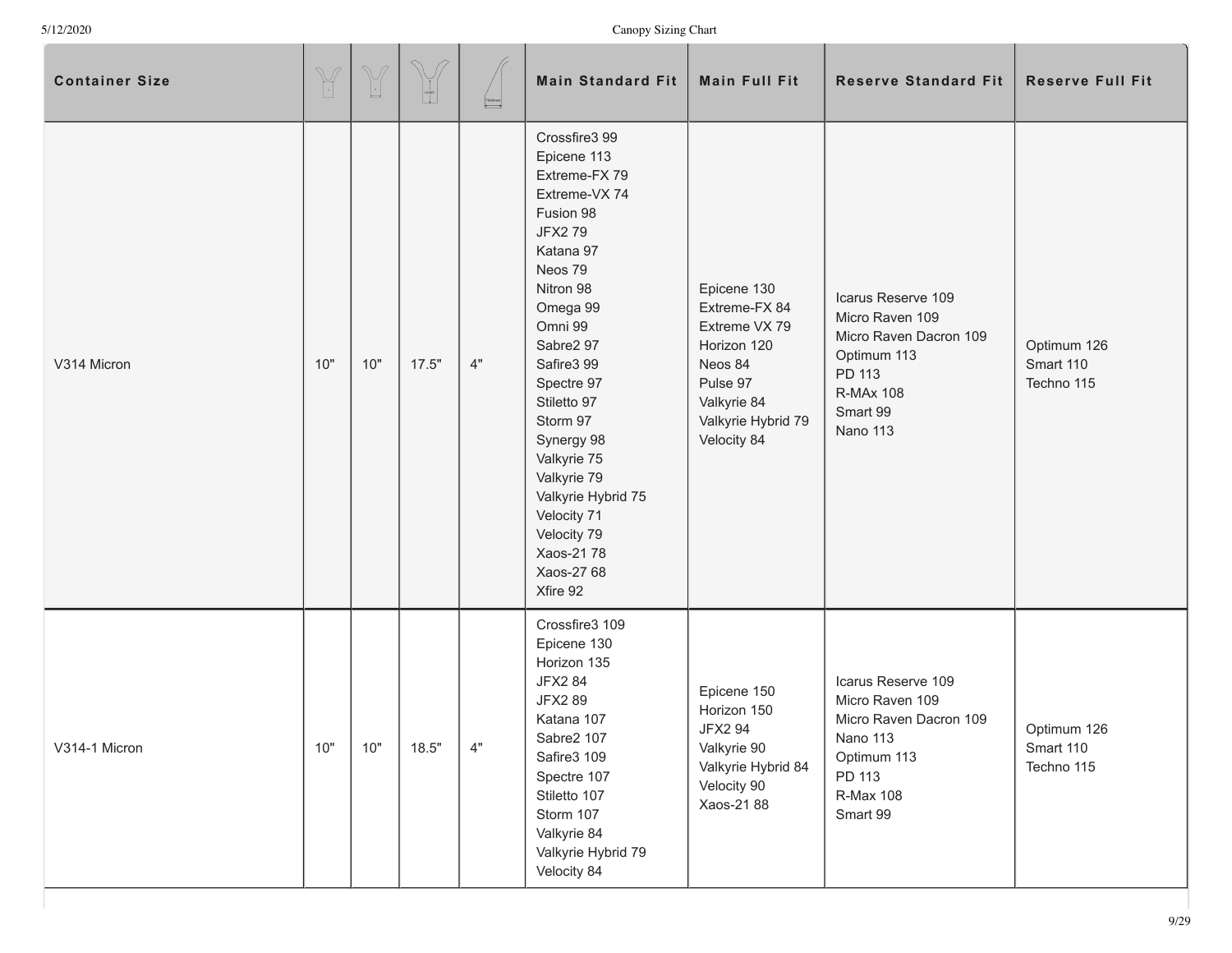| <b>Container Size</b> | $\begin{picture}(42,14) \put(0,0){\line(1,0){155}} \put(15,0){\line(1,0){155}} \put(15,0){\line(1,0){155}} \put(15,0){\line(1,0){155}} \put(15,0){\line(1,0){155}} \put(15,0){\line(1,0){155}} \put(15,0){\line(1,0){155}} \put(15,0){\line(1,0){155}} \put(15,0){\line(1,0){155}} \put(15,0){\line(1,0){155}} \put(15,0){\line(1,0){155}} \$ | $\begin{picture}(42,14) \put(0,0){\line(1,0){155}} \put(15,0){\line(1,0){155}} \put(15,0){\line(1,0){155}} \put(15,0){\line(1,0){155}} \put(15,0){\line(1,0){155}} \put(15,0){\line(1,0){155}} \put(15,0){\line(1,0){155}} \put(15,0){\line(1,0){155}} \put(15,0){\line(1,0){155}} \put(15,0){\line(1,0){155}} \put(15,0){\line(1,0){155}} \$ | $\begin{bmatrix} 1 \\ -1 \\ 0 \\ 0 \end{bmatrix}$ | $\begin{array}{ c c }\hline \textbf{Pidones} \\\hline \end{array}$ | <b>Main Standard Fit</b>                                                                                                                                                                                                                                                                                                                                                    | <b>Main Full Fit</b>                                                                                                                                    | <b>Reserve Standard Fit</b>                                                                                                       | <b>Reserve Full Fit</b>                             |
|-----------------------|-----------------------------------------------------------------------------------------------------------------------------------------------------------------------------------------------------------------------------------------------------------------------------------------------------------------------------------------------|-----------------------------------------------------------------------------------------------------------------------------------------------------------------------------------------------------------------------------------------------------------------------------------------------------------------------------------------------|---------------------------------------------------|--------------------------------------------------------------------|-----------------------------------------------------------------------------------------------------------------------------------------------------------------------------------------------------------------------------------------------------------------------------------------------------------------------------------------------------------------------------|---------------------------------------------------------------------------------------------------------------------------------------------------------|-----------------------------------------------------------------------------------------------------------------------------------|-----------------------------------------------------|
| V316 Micron           | 10"                                                                                                                                                                                                                                                                                                                                           | 10"                                                                                                                                                                                                                                                                                                                                           | 17.5"                                             | 4.5"                                                               | Crossfire3 109<br>Epicene 113<br><b>JFX2 84</b><br><b>JFX289</b><br>Extreme-VX 79<br>Fusion 108<br>Horizon 120<br>Katana 107<br>Neos 84<br>Neos 89<br>Nitron 98<br>Omega 109<br>Omni 109<br>Pulse 107<br>Safire3 109<br>Spectre 107<br>Stiletto 107<br>Storm 107<br>Synergy 108<br>Valkyrie 84<br>Valkyrie Hybrid 79<br>Velocity 84<br>Xaos-2188<br>Xaos-27 78<br>Xfire 102 | Crossfire3 119<br>Epicene 130<br><b>JFX294</b><br>Horizon 135<br>Neos 94<br>Valkyrie 90<br>Valkyrie Hybrid 84<br>Velocity 90<br>Xaos-21 88<br>Xfire 113 | Icarus Reserve 119<br>Micro Raven 120<br><b>Nano 126</b><br>Optimum 126<br>PD 113<br><b>R-Max 118</b><br>Smart 110<br>Techno 115  | Micro Raven Dacron 120<br>Optimum 143<br>Techno 128 |
| V316-1 Micron         | 10"                                                                                                                                                                                                                                                                                                                                           | 10"                                                                                                                                                                                                                                                                                                                                           | 18.5"                                             | 4.5"                                                               | Epicene 150<br>Horizon 150<br>Pulse 135<br>Sabre2 120<br>Safire3 129<br>Spectre 120<br>Stiletto 120<br>Storm 120<br>Valkyrie 96<br>Valkyrie Hybrid 90                                                                                                                                                                                                                       | Epicene 170<br>Horizon 170<br>Velocity 96                                                                                                               | Icarus Reserve 119<br>Micron Raven 120<br><b>Nano 126</b><br>Optimum 126<br>PD 113<br><b>R-Max 118</b><br>Smart 110<br>Techno 115 | Micro Raven Dacron 120<br>Optimum 143<br>Techno 128 |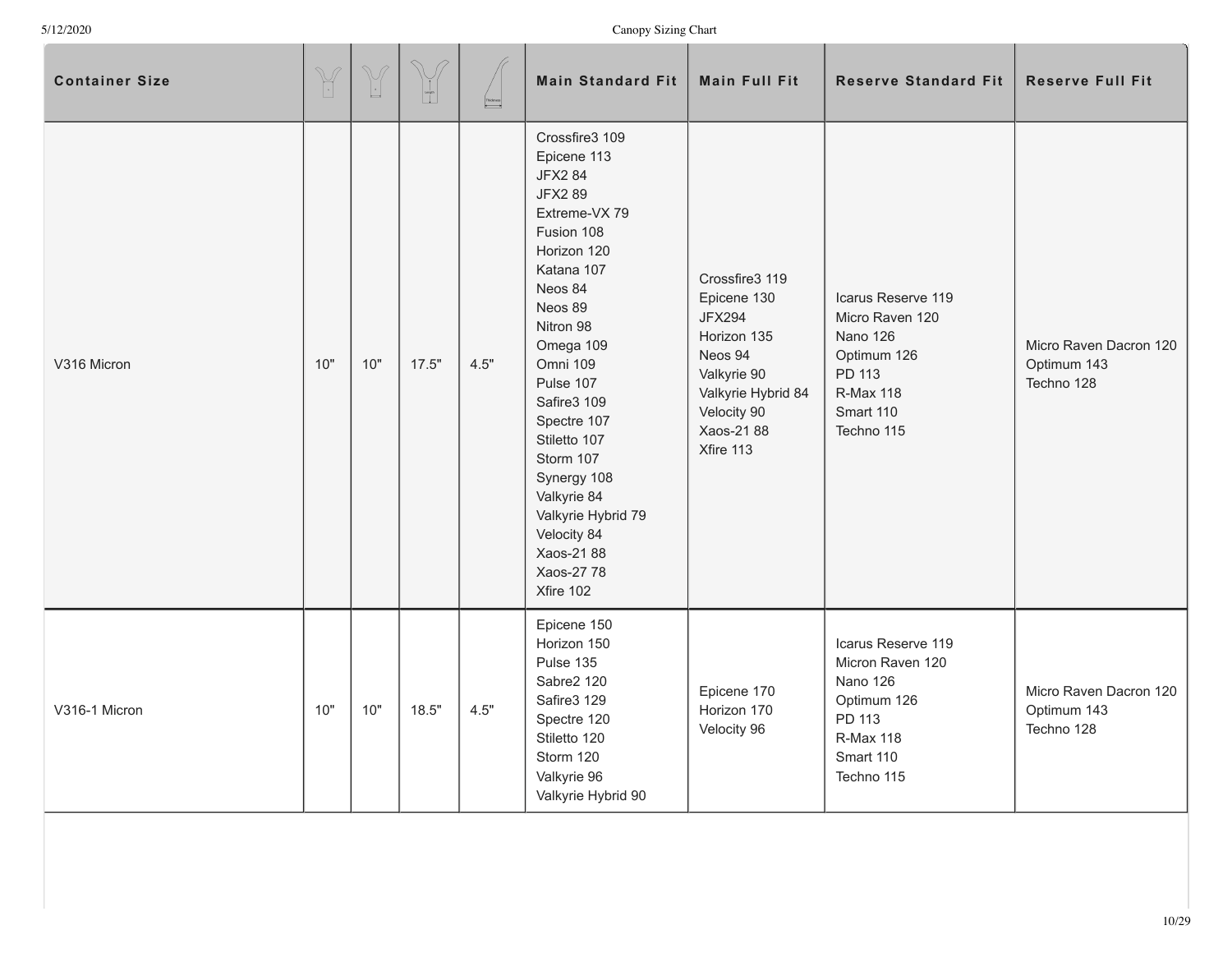| <b>Container Size</b> | $\begin{picture}(42,14) \put(0,0){\vector(0,1){10}} \put(15,0){\vector(0,1){10}} \put(15,0){\vector(0,1){10}} \put(15,0){\vector(0,1){10}} \put(15,0){\vector(0,1){10}} \put(15,0){\vector(0,1){10}} \put(15,0){\vector(0,1){10}} \put(15,0){\vector(0,1){10}} \put(15,0){\vector(0,1){10}} \put(15,0){\vector(0,1){10}} \put(15,0){\vector(0,1){10}} \put(15,0){\vector(0$ | $\begin{picture}(220,20) \put(0,0){\line(1,0){155}} \put(15,0){\line(1,0){155}} \put(15,0){\line(1,0){155}} \put(15,0){\line(1,0){155}} \put(15,0){\line(1,0){155}} \put(15,0){\line(1,0){155}} \put(15,0){\line(1,0){155}} \put(15,0){\line(1,0){155}} \put(15,0){\line(1,0){155}} \put(15,0){\line(1,0){155}} \put(15,0){\line(1,0){155}}$ | $\mathcal{D}$ | $\begin{array}{ c c }\hline \textbf{Pidones} \\\hline \end{array}$ | <b>Main Standard Fit</b>                                                                                                                                                                                                                                                 | <b>Main Full Fit</b>                                                                                                                                                                                                                                             | <b>Reserve Standard Fit</b>                                                                            | <b>Reserve Full Fit</b>      |
|-----------------------|-----------------------------------------------------------------------------------------------------------------------------------------------------------------------------------------------------------------------------------------------------------------------------------------------------------------------------------------------------------------------------|----------------------------------------------------------------------------------------------------------------------------------------------------------------------------------------------------------------------------------------------------------------------------------------------------------------------------------------------|---------------|--------------------------------------------------------------------|--------------------------------------------------------------------------------------------------------------------------------------------------------------------------------------------------------------------------------------------------------------------------|------------------------------------------------------------------------------------------------------------------------------------------------------------------------------------------------------------------------------------------------------------------|--------------------------------------------------------------------------------------------------------|------------------------------|
| V317 Micron           | 10"                                                                                                                                                                                                                                                                                                                                                                         | 10"                                                                                                                                                                                                                                                                                                                                          | 16.5"         | $5"$                                                               | Epicene 113<br>Valkyrie 67<br>Valkyrie 71<br>Velocity 71                                                                                                                                                                                                                 | Horizon 120<br>Sabre2 97<br>Stiletto 97<br>Valkyrie 75<br>Valkyrie Hybrid 71<br>Velocity 75                                                                                                                                                                      | Icarus Reserve 129<br>Nano 143<br>Optimum 143<br>PD 126<br><b>R-Max 128</b><br>Techno 128              | Micro Raven 135<br>Smart 120 |
| V318 Micron           | 10"                                                                                                                                                                                                                                                                                                                                                                         | 10"                                                                                                                                                                                                                                                                                                                                          | 17"           | 5"                                                                 | Epicene 113<br>Horizon 120<br>Valkyrie 67<br>Valkyrie Hybrid 67<br>Velocity 71<br>Velocity 75                                                                                                                                                                            | Epicene 130<br>Horizon 135<br>Velocity 79                                                                                                                                                                                                                        | Icarus Reserve 129<br>Nano 143<br>Optimum 143<br>PD 126<br><b>R-Max 128</b><br>Techno 128              | Micro Raven 135              |
| V319 Micron           | 10"                                                                                                                                                                                                                                                                                                                                                                         | 10"                                                                                                                                                                                                                                                                                                                                          | 17.5"         | 5"                                                                 | Crossfire3 119<br>Epicene 130<br><b>JFX2 94</b><br>Extreme-VX 84<br>Fusion 120<br>Horizon 135<br>Mamba 104<br>Neos 94<br>Nitron 108<br>Omega 119<br>Omni 119<br>Pilot 104<br>Safire3 119<br>Synergy 108<br>Valkyrie 90<br>Valkyrie Hybrid 84<br>Velocity 90<br>Xfire 113 | Crossfire3 129<br>Epicene 150<br>Horizon 150<br>Katana 120<br><b>Neos 104</b><br>Pulse 135<br>Sabre2 120<br>Safire3 129<br>Spectre 120<br>Stiletto 120<br>Storm 120<br>Valkyrie 96<br>Valkyrie Hybrid 90<br>Velocity 96<br>Xaos-21 98<br>Xaos-27 88<br>Xfire 124 | Icarus Reserve 129<br>Nano 143<br>Optimum 143<br>PD 126<br><b>R-Max 128</b><br>Speed 135<br>Techno 128 | Micro Raven 135<br>Smart 120 |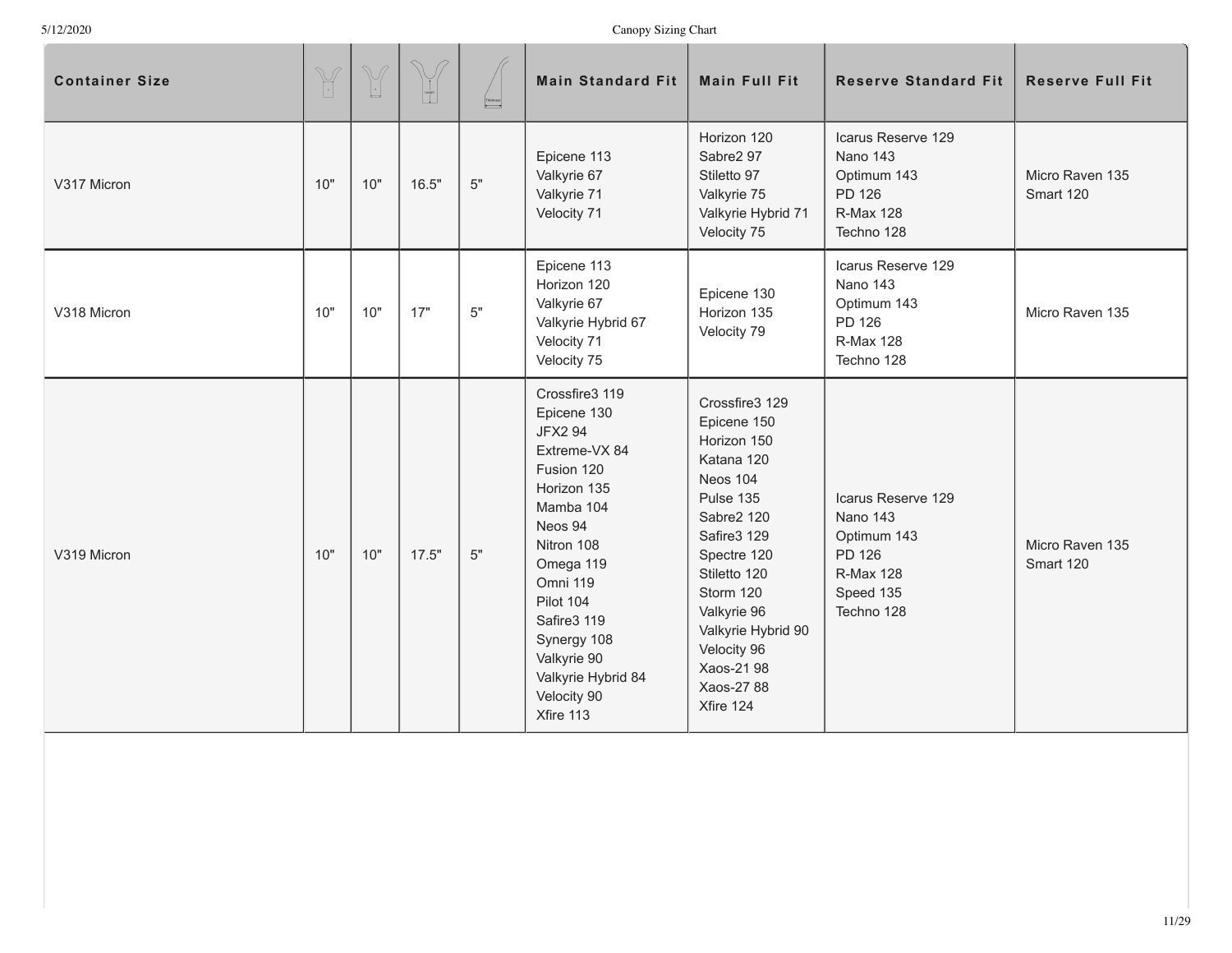| <b>Container Size</b> | $\begin{picture}(420,40) \put(0,0){\vector(0,1){10}} \put(15,0){\vector(0,1){10}} \put(15,0){\vector(0,1){10}} \put(15,0){\vector(0,1){10}} \put(15,0){\vector(0,1){10}} \put(15,0){\vector(0,1){10}} \put(15,0){\vector(0,1){10}} \put(15,0){\vector(0,1){10}} \put(15,0){\vector(0,1){10}} \put(15,0){\vector(0,1){10}} \put(15,0){\vector(0,1){10}} \put(15,0){\vector($ | $\mathbb{V}$<br>L. | $\bigcap$ $\bigcap$<br>$\begin{bmatrix} 1 \\ 1 \\ 0 \\ 0 \end{bmatrix}$ | $\fbox{\parbox{0.5cm} {\begin{picture}(18,15) \put(0,0){\dashbox{0.5}(16,0){ }} \put(15,0){\dashbox{0.5}(16,0){ }} \thicklines \put(15,0){\dashbox{0.5}(16,0){ }} \thicklines \put(15,0){\circle{10}} \put(15,0){\circle{10}} \put(15,0){\circle{10}} \put(15,0){\circle{10}} \put(15,0){\circle{10}} \put(15,0){\circle{10}} \put(15,0){\circle{10}} \put(15,0){\circle{10}} \put(15,0){\circle{10$ | <b>Main Standard Fit</b>                                                                                                                                    | <b>Main Full Fit</b>       | <b>Reserve Standard Fit</b>                                                                            | <b>Reserve Full Fit</b>      |
|-----------------------|-----------------------------------------------------------------------------------------------------------------------------------------------------------------------------------------------------------------------------------------------------------------------------------------------------------------------------------------------------------------------------|--------------------|-------------------------------------------------------------------------|------------------------------------------------------------------------------------------------------------------------------------------------------------------------------------------------------------------------------------------------------------------------------------------------------------------------------------------------------------------------------------------------------|-------------------------------------------------------------------------------------------------------------------------------------------------------------|----------------------------|--------------------------------------------------------------------------------------------------------|------------------------------|
| V319-1 Micron         | 10"                                                                                                                                                                                                                                                                                                                                                                         | 10"                | 18.5"                                                                   | 5"                                                                                                                                                                                                                                                                                                                                                                                                   | Crossfire3 139<br>Epicene 170<br>Horizon 170<br>Pulse 150<br>Saber <sub>2</sub> 135<br>Safire3 129<br>Spectre 135<br>Stiletto 135<br>Storm 135<br>Xfire 139 | Epicene 190<br>Horizon 190 | Icarus Reserve 129<br>Nano 143<br>Optimum 143<br>PD 126<br><b>R-Max 128</b><br>Speed 135<br>Techno 128 | Micro Raven 135<br>Smart 120 |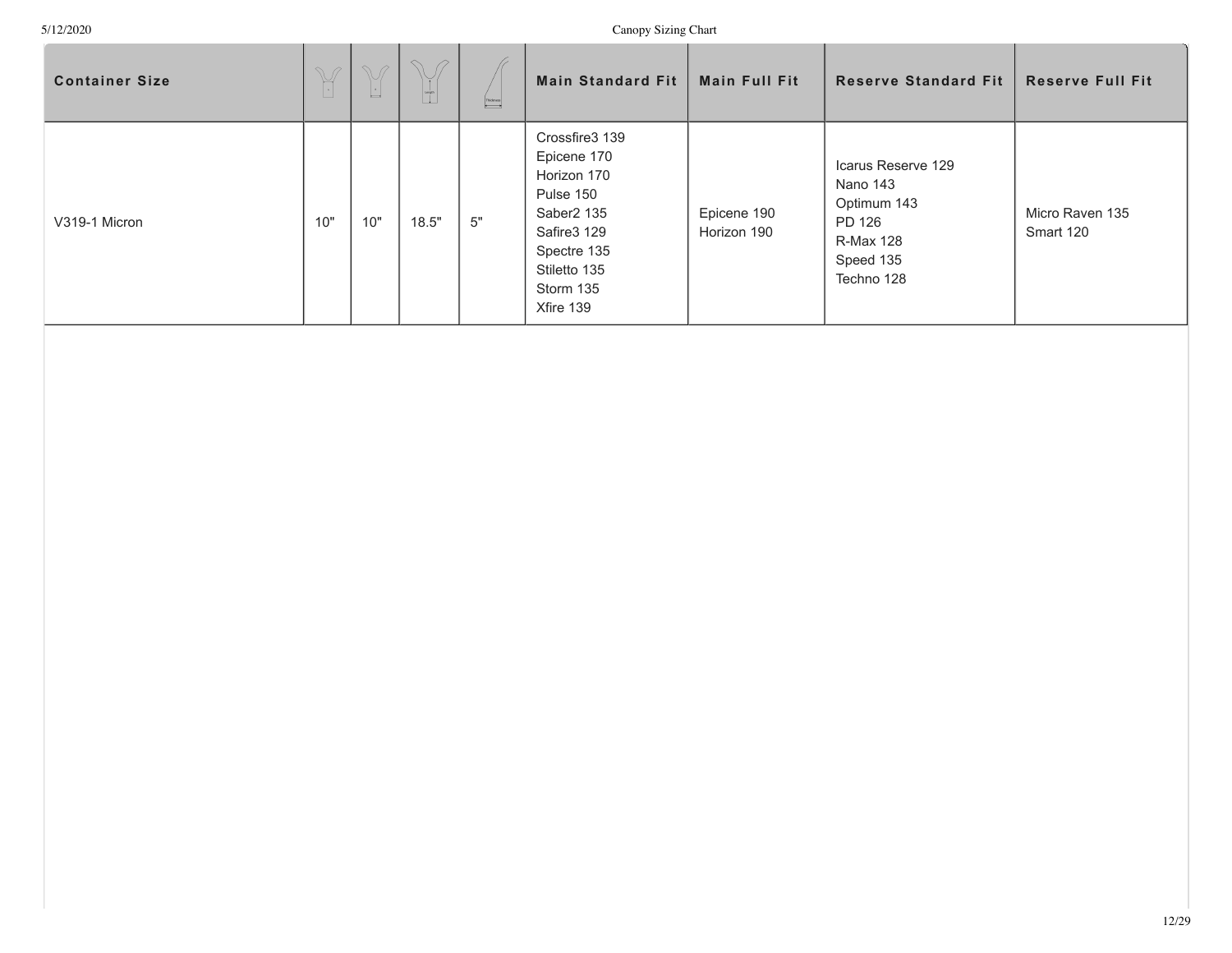| <b>Container Size</b> | $\begin{picture}(42,14) \put(0,0){\vector(0,1){10}} \put(15,0){\vector(0,1){10}} \put(15,0){\vector(0,1){10}} \put(15,0){\vector(0,1){10}} \put(15,0){\vector(0,1){10}} \put(15,0){\vector(0,1){10}} \put(15,0){\vector(0,1){10}} \put(15,0){\vector(0,1){10}} \put(15,0){\vector(0,1){10}} \put(15,0){\vector(0,1){10}} \put(15,0){\vector(0,1){10}} \put(15,0){\vector(0$ | $\mathbb{V}$<br>$\lfloor \cdot \rfloor$ | $\curvearrowright$<br>$\frac{1}{2}$ | Thidosess<br><b>A</b> | <b>Main Standard Fit</b>                                                                                                                                                                                                                                                                                                                                                                                                                                                                  | <b>Main Full Fit</b>                                                                                                                                                                                                                                                                                                              | <b>Reserve Standard Fit</b>                                                             | <b>Reserve Full Fit</b>                                 |
|-----------------------|-----------------------------------------------------------------------------------------------------------------------------------------------------------------------------------------------------------------------------------------------------------------------------------------------------------------------------------------------------------------------------|-----------------------------------------|-------------------------------------|-----------------------|-------------------------------------------------------------------------------------------------------------------------------------------------------------------------------------------------------------------------------------------------------------------------------------------------------------------------------------------------------------------------------------------------------------------------------------------------------------------------------------------|-----------------------------------------------------------------------------------------------------------------------------------------------------------------------------------------------------------------------------------------------------------------------------------------------------------------------------------|-----------------------------------------------------------------------------------------|---------------------------------------------------------|
| V320 Micron           | 10"                                                                                                                                                                                                                                                                                                                                                                         | 10"                                     | 17"                                 | 5.5"                  | Crossfire3 119<br>Crossfire3 129<br>Epicene 150<br>Extreme-FX 109<br>Extreme-FX 114<br>Extreme-VX 84<br>Fusion 120<br>Horizon 150<br>Katana 120<br>mamba 124<br>Neos 109<br>Neos 114<br>Nitron 120<br>Omega 119<br>Omega 129<br>Omni 119<br>Omni 129<br>Pilot 124<br>Pulse 120<br>Sabre 2 120<br>Safire 3 119<br>Safire3 129<br><b>Solo 124</b><br>Spectre 120<br>Stiletto 120<br>Storm 120<br>Synergy 120<br>Triathlon 120<br>Valkyrie 103<br>Velocity 103<br>Xaos-21 108<br>Xaos-27 108 | Crossfire3 139<br>Epicene 170<br>Extreme-FX 119<br>Extreme-VX 89<br>Fusion 135<br>Horizon 170<br>Katana 135<br>Neos 119<br>Nitron 135<br>Omega 139<br>Omni 139<br>Pulse 150<br>Pulse 170<br>Sabre2 135<br>Silhouette 135<br>Spectre 135<br>Stiletto 135<br>Storm 135<br>Synergy 135<br>Velocity 111<br>Xaos-21 120<br>Xaos-27 118 | PD 126<br>Icarus Reserve 129<br>Nano 126<br><b>R-Max 128</b><br>Smart 120<br>Techno 128 | Optimum 145<br>Micro Raven 135<br>Nano 143<br>Speed 135 |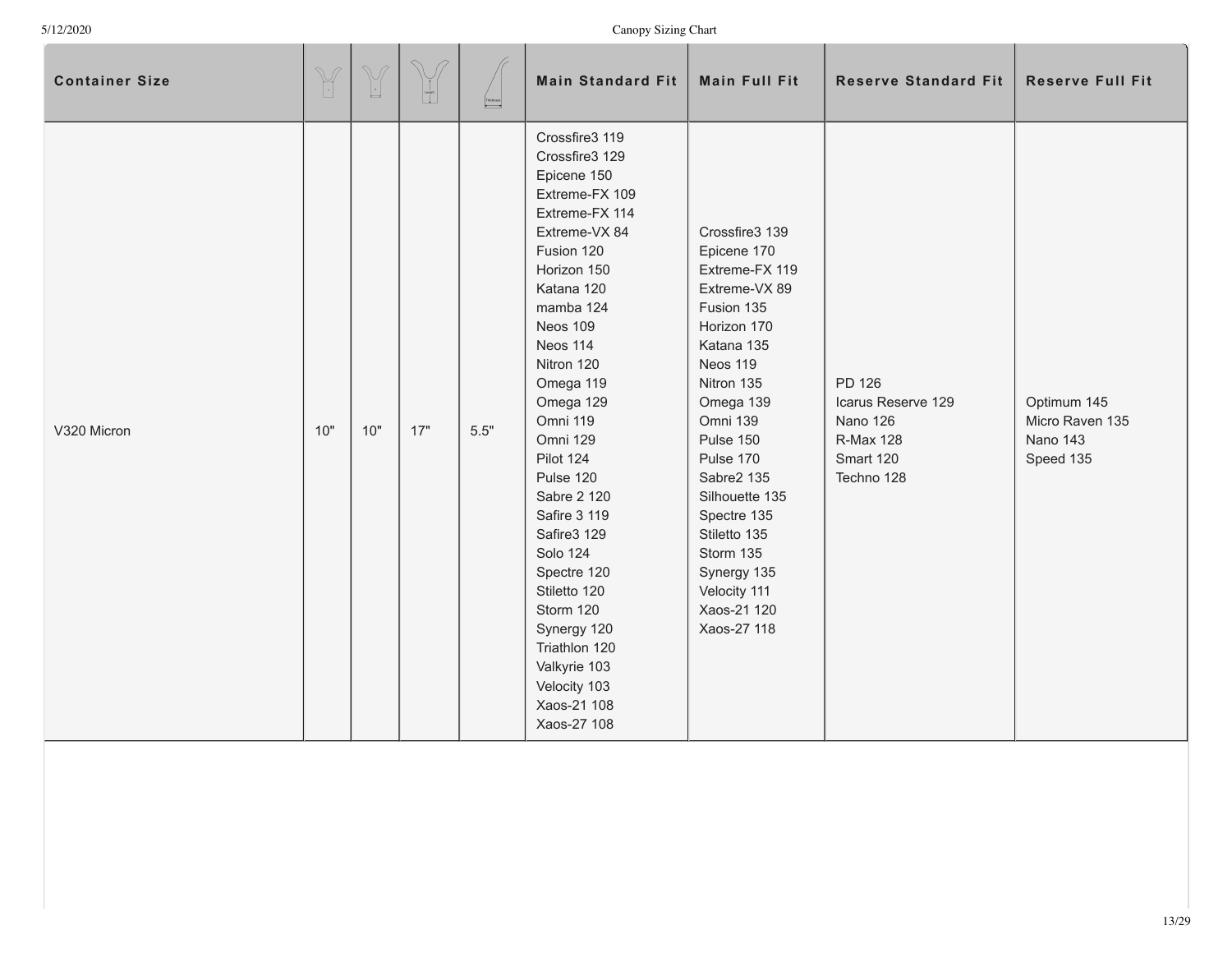| <b>Container Size</b>          | $\begin{picture}(42,14) \put(0,0){\vector(0,1){10}} \put(15,0){\vector(0,1){10}} \put(15,0){\vector(0,1){10}} \put(15,0){\vector(0,1){10}} \put(15,0){\vector(0,1){10}} \put(15,0){\vector(0,1){10}} \put(15,0){\vector(0,1){10}} \put(15,0){\vector(0,1){10}} \put(15,0){\vector(0,1){10}} \put(15,0){\vector(0,1){10}} \put(15,0){\vector(0,1){10}} \put(15,0){\vector(0$ | $\mathbb{V}$<br>$\overline{\phantom{a}}$ | A.<br>$\begin{array}{c c} \phantom{\Big }\text{length} \phantom{\Big } \end{array}$ | Thidosess | <b>Main Standard Fit</b>                                                                                                                                                                                                                                                                                                                | <b>Main Full Fit</b>                                  | <b>Reserve Standard Fit</b>                                                                            | <b>Reserve Full Fit</b> |
|--------------------------------|-----------------------------------------------------------------------------------------------------------------------------------------------------------------------------------------------------------------------------------------------------------------------------------------------------------------------------------------------------------------------------|------------------------------------------|-------------------------------------------------------------------------------------|-----------|-----------------------------------------------------------------------------------------------------------------------------------------------------------------------------------------------------------------------------------------------------------------------------------------------------------------------------------------|-------------------------------------------------------|--------------------------------------------------------------------------------------------------------|-------------------------|
| V326 - NO LONGER IN PRODUCTION | 10"                                                                                                                                                                                                                                                                                                                                                                         | 12"                                      | 16"                                                                                 | $4"$      | Crossfire3 119<br>Extreme-FX 99<br>Extreme-VX 94<br>Fusion 120<br>Horizon 135<br>Katana 120<br>Mamba 104<br>Neos 99<br>Nitron 120<br>Omega 119<br>Omni 119<br>Pilot 104<br>Pulse 120<br>Sabre2 120<br>Safire3 119<br>Spectre 120<br>Stiletto 120<br>Storm 120<br>Synergy 120<br>Valkyrie 90<br>Velocity 90<br>Xaos-21 108<br>Xaos-27 88 | Extreme-FX 104<br>Horizon 150<br>Neos 104<br>Neos 109 | Icarus Reserve 119<br>Nano 126<br>Optimum 126<br>PD 113<br><b>R-Max 118</b><br>Smart 110<br>Techno 115 | Micro Raven Dacron 120  |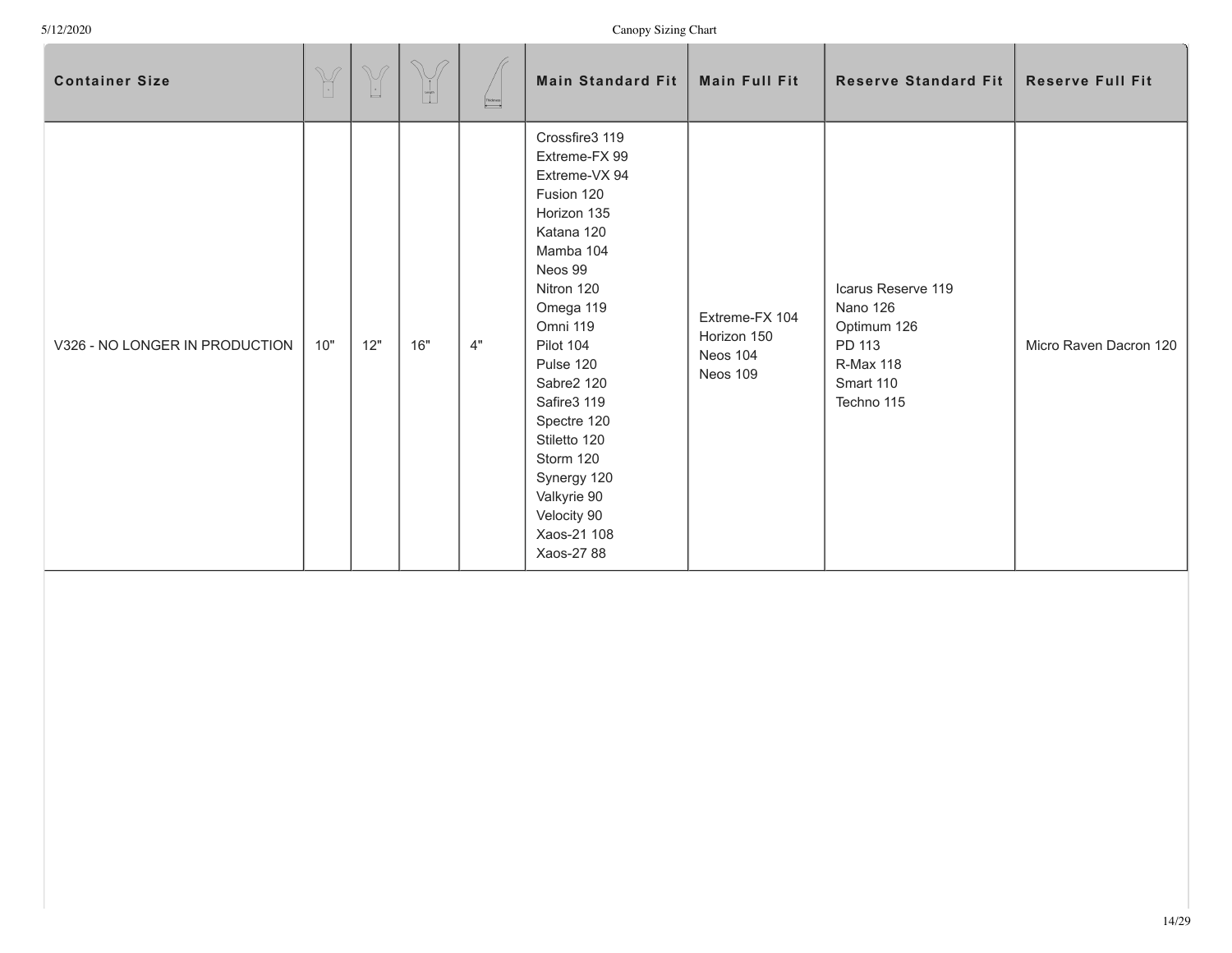| <b>Container Size</b> | $\mathbb{Y}$ | $\begin{picture}(42,14) \put(0,0){\line(1,0){155}} \put(15,0){\line(1,0){155}} \put(15,0){\line(1,0){155}} \put(15,0){\line(1,0){155}} \put(15,0){\line(1,0){155}} \put(15,0){\line(1,0){155}} \put(15,0){\line(1,0){155}} \put(15,0){\line(1,0){155}} \put(15,0){\line(1,0){155}} \put(15,0){\line(1,0){155}} \put(15,0){\line(1,0){155}} \$ | $\mathcal{D}$<br>$\begin{bmatrix} 1 \\ 1 \\ 0 \end{bmatrix}$ | $\begin{picture}(180,10) \put(0,0){\line(1,0){10}} \put(10,0){\line(1,0){10}} \put(10,0){\line(1,0){10}} \put(10,0){\line(1,0){10}} \put(10,0){\line(1,0){10}} \put(10,0){\line(1,0){10}} \put(10,0){\line(1,0){10}} \put(10,0){\line(1,0){10}} \put(10,0){\line(1,0){10}} \put(10,0){\line(1,0){10}} \put(10,0){\line(1,0){10}} \put(10,0){\line($ | Main Standard Fit                                                                                                                                                                                                                                                                                                                                                                                                                                                       | Main Full Fit                                                                                                                                             | <b>Reserve Standard Fit</b>                                                                            | <b>Reserve Full Fit</b>      |
|-----------------------|--------------|-----------------------------------------------------------------------------------------------------------------------------------------------------------------------------------------------------------------------------------------------------------------------------------------------------------------------------------------------|--------------------------------------------------------------|-----------------------------------------------------------------------------------------------------------------------------------------------------------------------------------------------------------------------------------------------------------------------------------------------------------------------------------------------------|-------------------------------------------------------------------------------------------------------------------------------------------------------------------------------------------------------------------------------------------------------------------------------------------------------------------------------------------------------------------------------------------------------------------------------------------------------------------------|-----------------------------------------------------------------------------------------------------------------------------------------------------------|--------------------------------------------------------------------------------------------------------|------------------------------|
| V328                  | 10"          | 12"                                                                                                                                                                                                                                                                                                                                           | 16"                                                          | 5"                                                                                                                                                                                                                                                                                                                                                  | Crossfire3 129<br>Crossfire3 139<br>Extreme-FX 119<br>Extreme-VX 104<br>Fusion 135<br>Horizon 150<br>Katana 135<br>Mamba 124<br>Neos 119<br>Nitron 135<br>Omega 139<br>Omni 139<br>Pilot 124<br>Pulse 135<br>Sebre2 135<br>Safire3 139<br>Silhouette 135<br><b>Solo 124</b><br>Spectre 135<br>Stiletto 135<br><b>Solo 124</b><br>Spectre 135<br>Stiletto 135<br>Storm 135<br>Synergy 135<br>Triathlon 120<br>Valkyrie 103<br>Velocity 103<br>Xaos-21 120<br>Xaos-27 118 | Extreme-VX 119<br>Horizon 170<br>Mamba 132<br>Pilot 132<br>Pulse 150<br>Silhouette 150<br><b>Silo 132</b><br>Triathlon 135<br>Velocity 111<br>Xaos-27 118 | Icarus Reserve 129<br>Nano 143<br>Optimum 143<br>PD 126<br><b>R-Max 128</b><br>Smart 120<br>Techno 128 | Micro Raven 135<br>Speed 135 |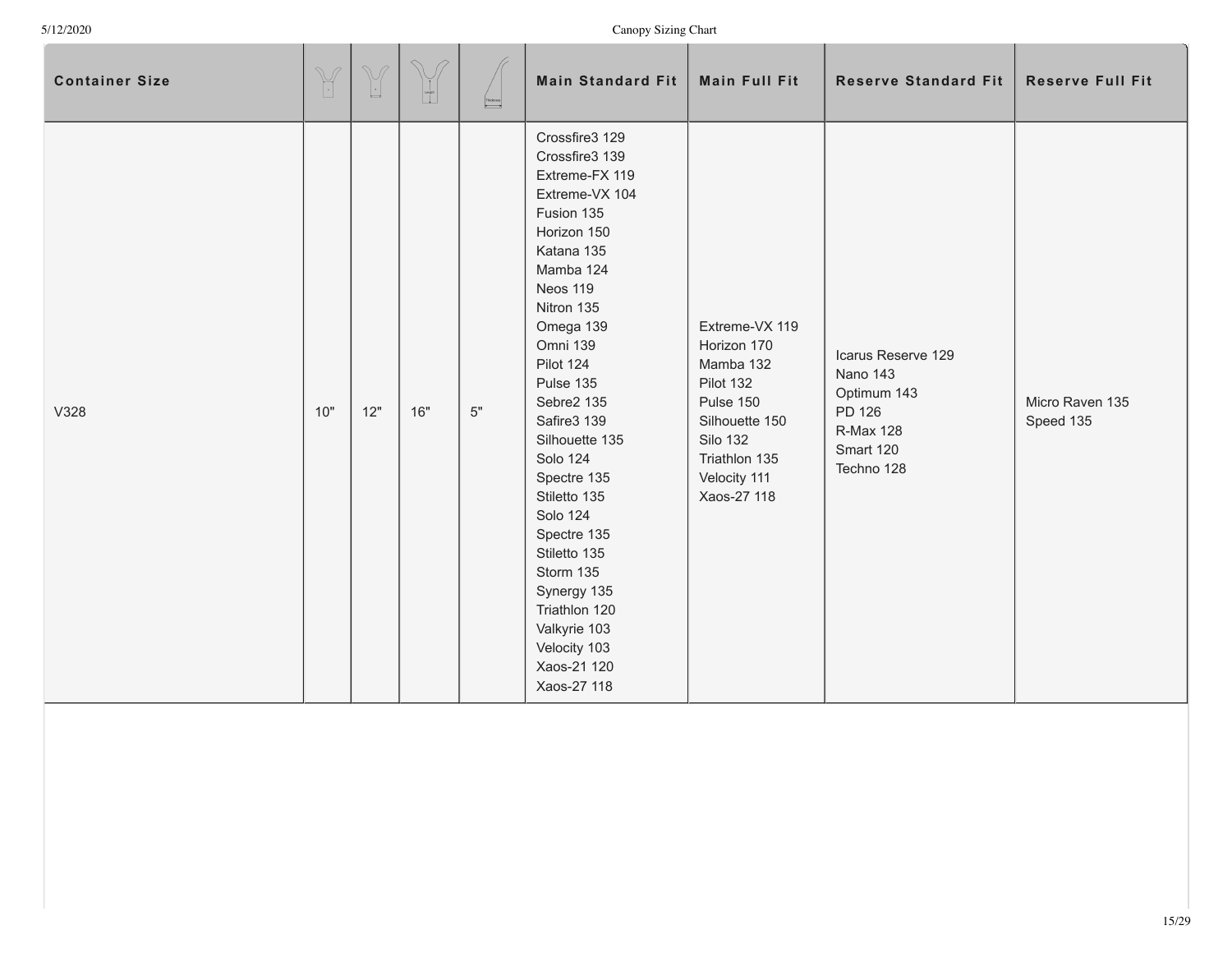| <b>Container Size</b>          | $\begin{picture}(42,14) \put(0,0){\vector(0,1){10}} \put(15,0){\vector(0,1){10}} \put(15,0){\vector(0,1){10}} \put(15,0){\vector(0,1){10}} \put(15,0){\vector(0,1){10}} \put(15,0){\vector(0,1){10}} \put(15,0){\vector(0,1){10}} \put(15,0){\vector(0,1){10}} \put(15,0){\vector(0,1){10}} \put(15,0){\vector(0,1){10}} \put(15,0){\vector(0,1){10}} \put(15,0){\vector(0$ | $\mathbb{V}$<br>$\boxed{\cdot}$ | $\begin{bmatrix} 1 \\ 1 \\ 1 \end{bmatrix}$ | $\overline{\phantom{0}}$ | <b>Main Standard Fit</b>                                                                                                                                                                                                                                                                                                                   | <b>Main Full Fit</b>                                                                                                            | <b>Reserve Standard Fit</b>                                                                                               | <b>Reserve Full Fit</b>              |
|--------------------------------|-----------------------------------------------------------------------------------------------------------------------------------------------------------------------------------------------------------------------------------------------------------------------------------------------------------------------------------------------------------------------------|---------------------------------|---------------------------------------------|--------------------------|--------------------------------------------------------------------------------------------------------------------------------------------------------------------------------------------------------------------------------------------------------------------------------------------------------------------------------------------|---------------------------------------------------------------------------------------------------------------------------------|---------------------------------------------------------------------------------------------------------------------------|--------------------------------------|
| V335 - NO LONGER IN PRODUCTION | 10"                                                                                                                                                                                                                                                                                                                                                                         | 12"                             | 18"                                         | 3.5"                     | Crossfire3 109<br>Extreme-FX 84<br>Extreme-FX 89<br>Extreme-VX 79<br>Fusion 108<br>Horizon 120<br>Katana 107<br>Neos 84<br>Neos 89<br>Nitron 108<br>Omega 109<br>Omni 109<br>Sabre2 107<br>Safire3 109<br>Spectre 107<br>Stiletto 107<br>Storm 107<br>Synergy 108<br>Triathlon 99<br>Valkyrie 84<br>Velocity 84<br>Xaos-2188<br>Xaos-27 74 | Extreme-FX 94<br>Extreme-VX 84<br>Horizon 135<br>Neos 94<br>Pulse 107<br>Valkyrie 99<br>Velocity 90<br>Xaos-21 98<br>Xaos-27 88 | Icarus Reserve 119<br>Micro Raven 120<br>Nano 126<br>Optimum 126<br>PD 113<br><b>R-Max 118</b><br>Smart 110<br>Techno 115 | Micro Raven Dacron 120<br>Techno 128 |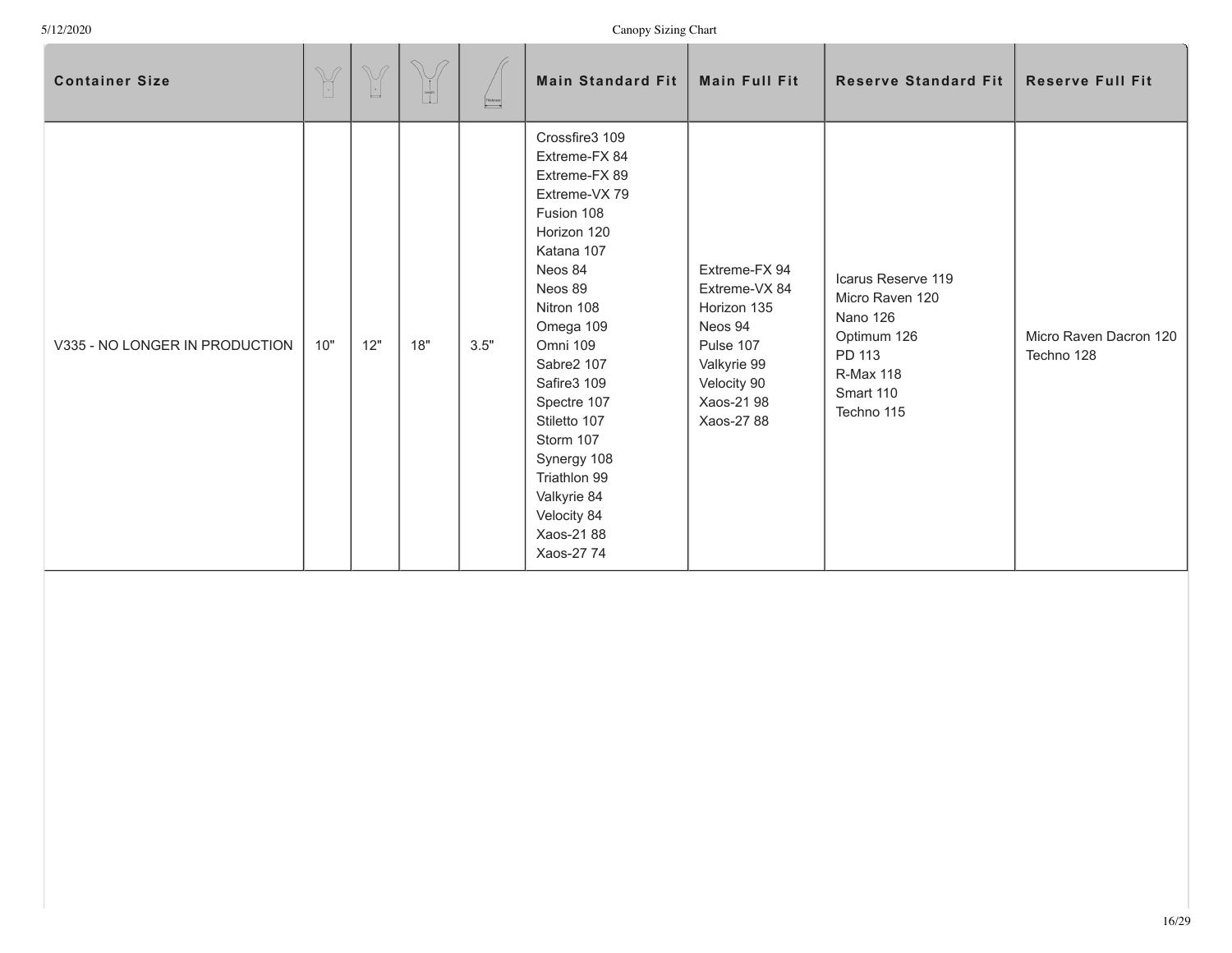| <b>Container Size</b>          | $\begin{picture}(420,40) \put(0,0){\vector(0,1){10}} \put(15,0){\vector(0,1){10}} \put(15,0){\vector(0,1){10}} \put(15,0){\vector(0,1){10}} \put(15,0){\vector(0,1){10}} \put(15,0){\vector(0,1){10}} \put(15,0){\vector(0,1){10}} \put(15,0){\vector(0,1){10}} \put(15,0){\vector(0,1){10}} \put(15,0){\vector(0,1){10}} \put(15,0){\vector(0,1){10}} \put(15,0){\vector($ | $\begin{picture}(220,20) \put(0,0){\line(1,0){10}} \put(15,0){\line(1,0){10}} \put(15,0){\line(1,0){10}} \put(15,0){\line(1,0){10}} \put(15,0){\line(1,0){10}} \put(15,0){\line(1,0){10}} \put(15,0){\line(1,0){10}} \put(15,0){\line(1,0){10}} \put(15,0){\line(1,0){10}} \put(15,0){\line(1,0){10}} \put(15,0){\line(1,0){10}} \put(15,0){\line($ | $\sqrt{2}$<br>$\begin{tabular}{ c c } \hline \quad \quad & \quad \quad & \quad \quad \\ \hline \quad \quad & \quad \quad & \quad \quad \\ \hline \quad \quad & \quad \quad & \quad \quad \\ \hline \quad \quad & \quad \quad & \quad \quad \\ \hline \end{tabular}$ | Thidosess | <b>Main Standard Fit</b>                                                                                                                                                                                                                                                                                                       | <b>Main Full Fit</b>                                                                                                                                                                                                                                                                                                                    | <b>Reserve Standard Fit</b>                                                                | <b>Reserve Full Fit</b> |
|--------------------------------|-----------------------------------------------------------------------------------------------------------------------------------------------------------------------------------------------------------------------------------------------------------------------------------------------------------------------------------------------------------------------------|-----------------------------------------------------------------------------------------------------------------------------------------------------------------------------------------------------------------------------------------------------------------------------------------------------------------------------------------------------|---------------------------------------------------------------------------------------------------------------------------------------------------------------------------------------------------------------------------------------------------------------------|-----------|--------------------------------------------------------------------------------------------------------------------------------------------------------------------------------------------------------------------------------------------------------------------------------------------------------------------------------|-----------------------------------------------------------------------------------------------------------------------------------------------------------------------------------------------------------------------------------------------------------------------------------------------------------------------------------------|--------------------------------------------------------------------------------------------|-------------------------|
| V336 - NO LONGER IN PRODUCTION | 10"                                                                                                                                                                                                                                                                                                                                                                         | 12"                                                                                                                                                                                                                                                                                                                                                 | 18.5"                                                                                                                                                                                                                                                               | 3.5"      | Crossfire3 109<br>Extreme-FX 94<br>Extreme-VX 89<br>Fusion 108<br>Horizon 135<br>Katana 107<br>Mamba 96<br>Neos 94<br>Nitron 108<br>Omega 109<br><b>Omni 109</b><br>Pilot 96<br>Sabre2 107<br>Safire3 109<br>Spectre 107<br>Stiletto 107<br>Storm 107<br>Synergy 108<br>Valkyrie 84<br>Velocity 84<br>Xaos-21 98<br>Xaos-27 88 | Crossfire3 119<br>Extreme-FX 99<br>Extreme-VX 94<br>Fusion 120<br>Horizon 150<br>Katana 120<br>Mamba 104<br>Neos 99<br>Nitron 120<br>Omega 119<br>Omni 119<br>Pilot 104<br>Pulse 135<br>Sabre2 120<br>Safire3 119<br>Spectre 120<br>Stiletto 120<br>Storm 120<br>Synergy 120<br>Valkyrie 90<br>Velocity 90<br>Xaos-21 108<br>Xaos-28 98 | Icarus Reserve 119<br>Optimum 126<br>PD 113<br><b>E-Max 118</b><br>Smart 110<br>Techno 115 | Micro Raven Dacron 120  |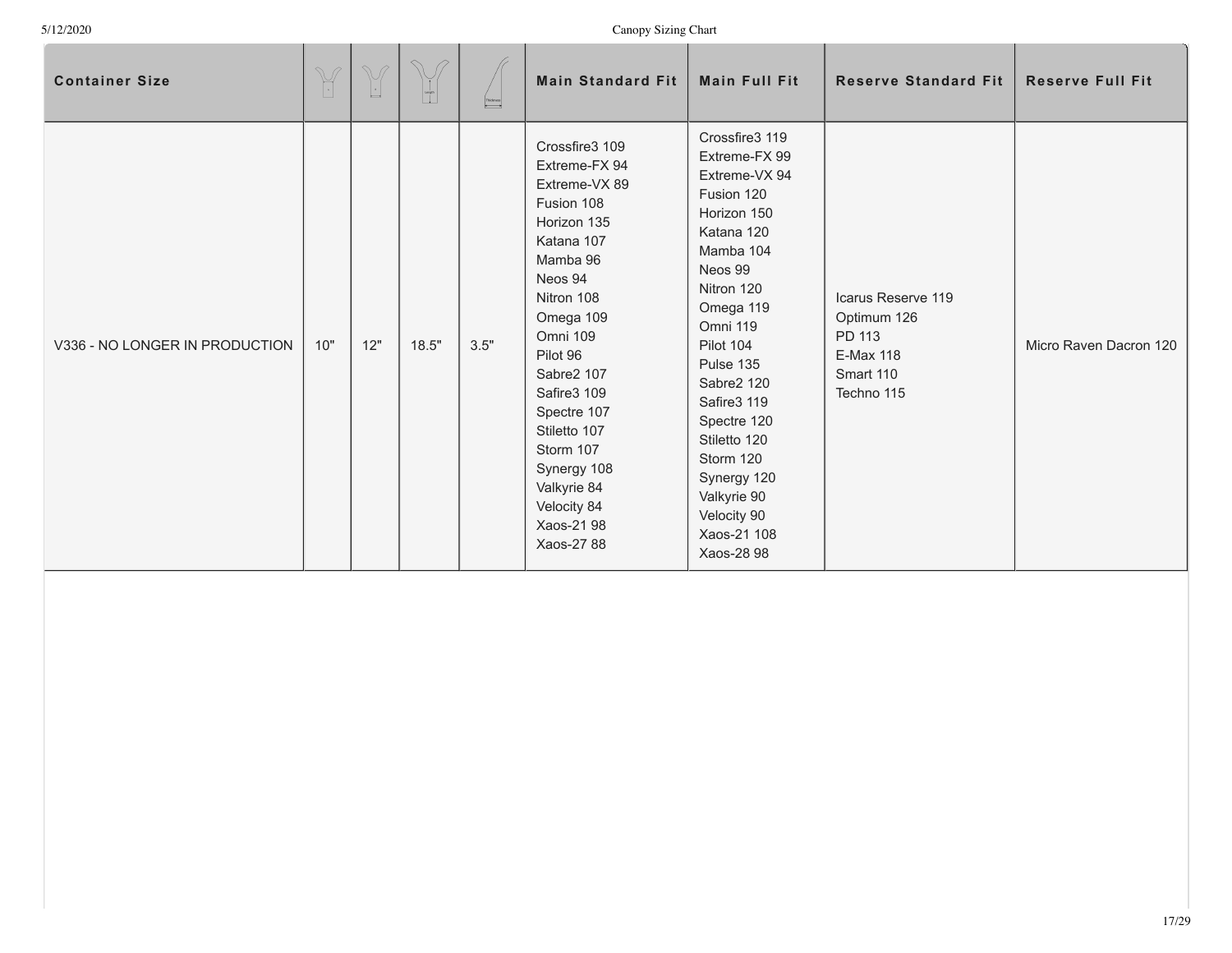| <b>Container Size</b> | $\begin{picture}(42,14) \put(0,0){\vector(0,1){10}} \put(15,0){\vector(0,1){10}} \put(15,0){\vector(0,1){10}} \put(15,0){\vector(0,1){10}} \put(15,0){\vector(0,1){10}} \put(15,0){\vector(0,1){10}} \put(15,0){\vector(0,1){10}} \put(15,0){\vector(0,1){10}} \put(15,0){\vector(0,1){10}} \put(15,0){\vector(0,1){10}} \put(15,0){\vector(0,1){10}} \put(15,0){\vector(0$ | $\mathbb{V}$<br>$\lfloor \cdot \rfloor$ | $\curvearrowright$<br>$\mathscr{G}$<br>$\begin{array}{c} \begin{array}{c} \begin{array}{c} \begin{array}{c} \end{array} \\ \begin{array}{c} \end{array} \\ \begin{array}{c} \end{array} \end{array} \end{array} \end{array}$ | $\fbox{\parbox{5pt} \begin{picture}(150,10) \put(0,0){\dashbox{0.5}(10,0){ }} \put(15,0){\dashbox{0.5}(10,0){ }} \put(15,0){\dashbox{0.5}(10,0){ }} \put(15,0){\dashbox{0.5}(10,0){ }} \put(15,0){\dashbox{0.5}(10,0){ }} \put(15,0){\dashbox{0.5}(10,0){ }} \put(15,0){\dashbox{0.5}(10,0){ }} \put(15,0){\dashbox{0.5}(10,0){ }} \put(15,0){\dashbox{0.5}(10,0){ }} \put$ | Main Standard Fit                                                                                                                                                                                                                                                                                                 | Main Full Fit                                                                                                   | <b>Reserve Standard Fit</b>                                                   | <b>Reserve Full Fit</b>                   |
|-----------------------|-----------------------------------------------------------------------------------------------------------------------------------------------------------------------------------------------------------------------------------------------------------------------------------------------------------------------------------------------------------------------------|-----------------------------------------|------------------------------------------------------------------------------------------------------------------------------------------------------------------------------------------------------------------------------|-----------------------------------------------------------------------------------------------------------------------------------------------------------------------------------------------------------------------------------------------------------------------------------------------------------------------------------------------------------------------------|-------------------------------------------------------------------------------------------------------------------------------------------------------------------------------------------------------------------------------------------------------------------------------------------------------------------|-----------------------------------------------------------------------------------------------------------------|-------------------------------------------------------------------------------|-------------------------------------------|
| V339                  | 10"                                                                                                                                                                                                                                                                                                                                                                         | 12"                                     | 18"                                                                                                                                                                                                                          | 4"                                                                                                                                                                                                                                                                                                                                                                          | Crossfire3 119<br>Extreme-FX 104<br>Extreme-VX 99<br>Fusion 120<br>Horizon 135<br>Katana 120<br>Mamba 104<br><b>Neos 104</b><br>Nitron 120<br>Omega 119<br>Omni 119<br>Pilot 104<br>Pulse 135<br>Sabre2 120<br>Safire3 119<br>Spectre 120<br>Storm 120<br>Synergy 120<br>Valkyrie 96<br>Xaos-21 108<br>Xaos-27 98 | Extreme-FX 109<br>Horizon 150<br>Mamba 111<br>Pilot 111<br>Pulse 150<br>Horizon 150<br>Valkyrie<br>Velocity 103 | Icarus Reserve 129<br>Optimum 143<br>PD 126<br><b>R-Max 128</b><br>Techno 128 | Micro Raven 135<br>Smart 120<br>Speed 135 |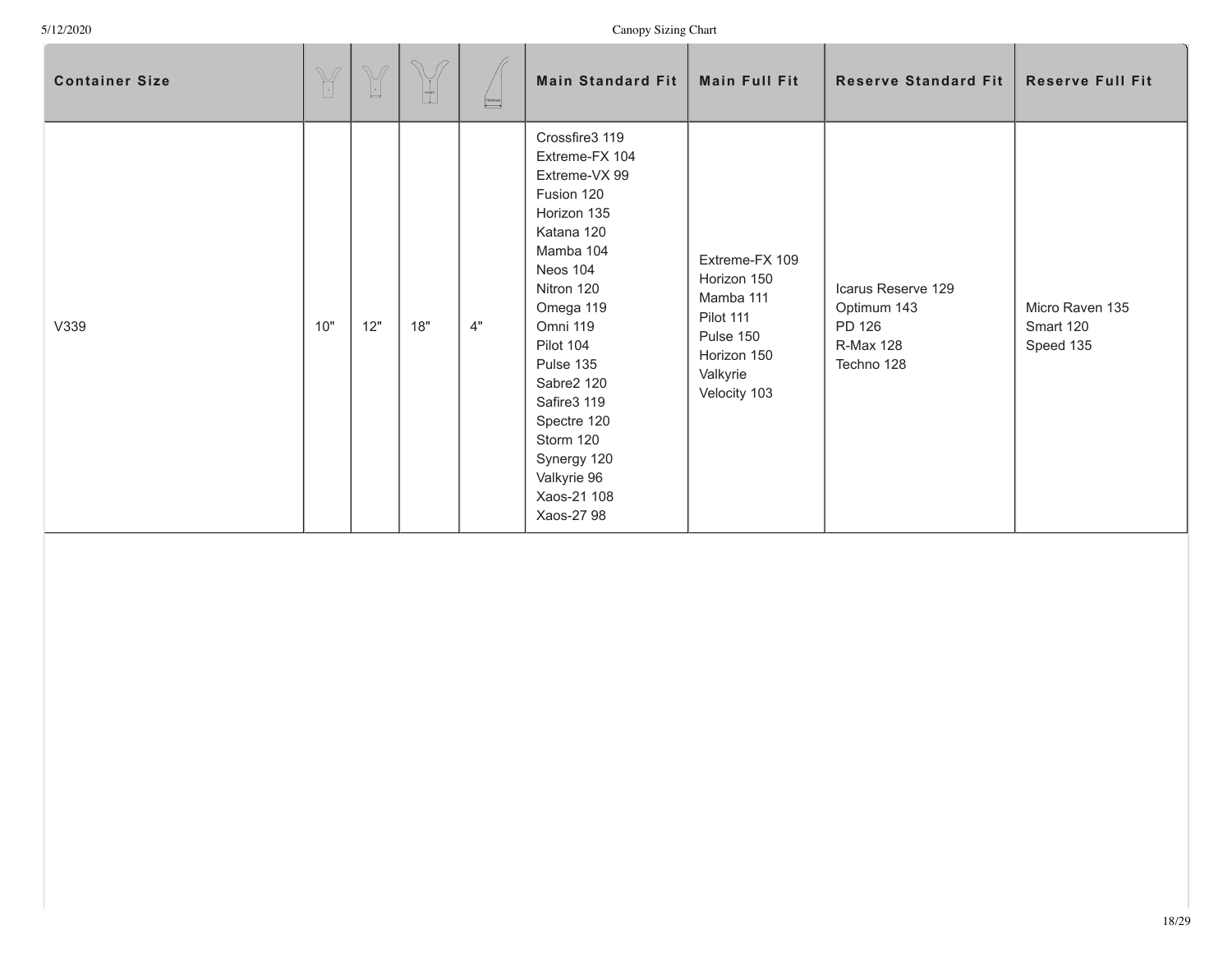| <b>Container Size</b> | $\begin{picture}(420,40) \put(0,0){\vector(0,1){10}} \put(15,0){\vector(0,1){10}} \put(15,0){\vector(0,1){10}} \put(15,0){\vector(0,1){10}} \put(15,0){\vector(0,1){10}} \put(15,0){\vector(0,1){10}} \put(15,0){\vector(0,1){10}} \put(15,0){\vector(0,1){10}} \put(15,0){\vector(0,1){10}} \put(15,0){\vector(0,1){10}} \put(15,0){\vector(0,1){10}} \put(15,0){\vector($ | M<br>$\lfloor \cdot \rfloor$ | $\mathcal{P}$ | Thidosess | <b>Main Standard Fit</b>                                                                                                                                                                                                                                                                                                                                            | <b>Main Full Fit</b>                                                                                                                                                                                                                                                                                                                                                | <b>Reserve Standard Fit</b>                                            | <b>Reserve Full Fit</b>                   |
|-----------------------|-----------------------------------------------------------------------------------------------------------------------------------------------------------------------------------------------------------------------------------------------------------------------------------------------------------------------------------------------------------------------------|------------------------------|---------------|-----------|---------------------------------------------------------------------------------------------------------------------------------------------------------------------------------------------------------------------------------------------------------------------------------------------------------------------------------------------------------------------|---------------------------------------------------------------------------------------------------------------------------------------------------------------------------------------------------------------------------------------------------------------------------------------------------------------------------------------------------------------------|------------------------------------------------------------------------|-------------------------------------------|
| V340                  | 10"                                                                                                                                                                                                                                                                                                                                                                         | 12"                          | 18.5"         | 4"        | Crossfire3 119<br>Extreme-FX 114<br>Extreme-VX 104<br>Fusion 120<br>Horizon 150<br>Katana 120<br>Mamba 111<br>Neos 114<br>Nitron 120<br>Omega 119<br>Omega 129<br>Omni 119<br>Omni 129<br>Pilot 111<br>Pulse 135<br>Sabre2 120<br>Safire3 119<br>Safire3 129<br>Spectre 120<br>Stiletto 120<br>Storm 120<br>Valkyrie 96<br>Velocity 96<br>Xaos-21 108<br>Xaos-27 98 | Crossfire3 129<br>Crossfire3 139<br>Extreme-FX 119<br>Extreme-VX 109<br>Fusion 135<br>Horizon 170<br>Katana 135<br>Mamba 124<br>Neos 119<br>Nitron 135<br>Omega 139<br>Omni 139<br>Pilot 124<br>Pulse 150<br>Sabre2 135<br>Safire3 139<br>Silhouette 135<br>Spectre 135<br>Storm 135<br>Triathlon 120<br>Valkyrie 103<br>Velocity 103<br>Xaos-21 118<br>Xaos-27 108 | Icarus Reserve 129<br>Optimum 143<br>PD 126<br>R-Max 128<br>Techno 128 | Micro Raven 135<br>Smart 120<br>Speed 135 |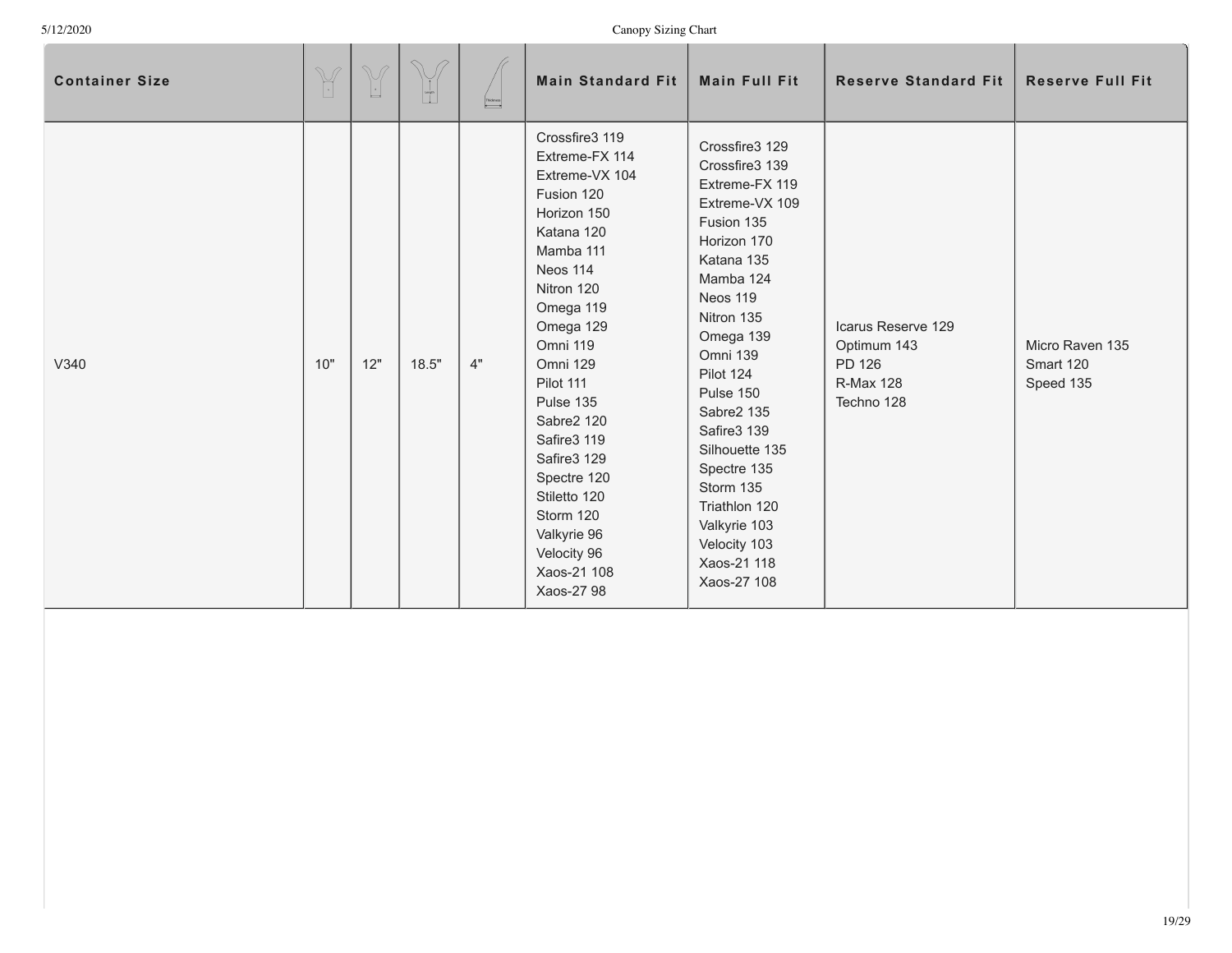| <b>Container Size</b> | $\begin{picture}(42,14) \put(0,0){\vector(0,1){10}} \put(15,0){\vector(0,1){10}} \put(15,0){\vector(0,1){10}} \put(15,0){\vector(0,1){10}} \put(15,0){\vector(0,1){10}} \put(15,0){\vector(0,1){10}} \put(15,0){\vector(0,1){10}} \put(15,0){\vector(0,1){10}} \put(15,0){\vector(0,1){10}} \put(15,0){\vector(0,1){10}} \put(15,0){\vector(0,1){10}} \put(15,0){\vector(0$ | M<br>$\lfloor \cdot \rfloor$ | $\sqrt{2}$<br>$\frac{1}{2}$ | Thidosess | <b>Main Standard Fit</b>                                                                                                                                                                                                                                                                                                                                       | <b>Main Full Fit</b>                                                                                                                                                                                                                                                                                                                                                                      | <b>Reserve Standard Fit</b>                                                                                          | <b>Reserve Full Fit</b>                                                |
|-----------------------|-----------------------------------------------------------------------------------------------------------------------------------------------------------------------------------------------------------------------------------------------------------------------------------------------------------------------------------------------------------------------------|------------------------------|-----------------------------|-----------|----------------------------------------------------------------------------------------------------------------------------------------------------------------------------------------------------------------------------------------------------------------------------------------------------------------------------------------------------------------|-------------------------------------------------------------------------------------------------------------------------------------------------------------------------------------------------------------------------------------------------------------------------------------------------------------------------------------------------------------------------------------------|----------------------------------------------------------------------------------------------------------------------|------------------------------------------------------------------------|
| V343                  | 10"                                                                                                                                                                                                                                                                                                                                                                         | 12"                          | 18"                         | 4.5"      | Crossfire3 119<br>Extreme-FX 114<br>Extreme-VX 104<br>Fusion 120<br>Horizon 150<br>Katana 120<br>Mamba 111<br>Neos 114<br>Nitron 120<br>Omega 119<br>Omega 129<br>Omni 119<br><b>Omni 129</b><br>Pilot 111<br>Pulse 135<br>Sabre2 120<br>Safire3 119<br>Safire3 129<br>Spectre 120<br>Stiletto 120<br>Synergy 120<br>Valkyrie 103<br>Xaos-21 108<br>Xaos-27 98 | Crossfire3 129<br>Crossfire3 139<br>Extreme-FX 119<br>Extreme-VX 109<br>Fusion 135<br>Horizon 170<br>Katana 135<br>Mamba 124<br>Neos 119<br>Nitron 135<br>Omega 139<br><b>Omni 139</b><br>Pilot 124<br>Pulse 150<br>Sabre2 135<br>Safire3 139<br>Silhouette 135<br>Spectre 135<br>Stiletto 135<br>Storm 135<br>Synergy 135<br>Triathlon 120<br>Velocity 111<br>Xaos-21 118<br>Xaos-27 108 | Icarus Reserve 139<br>Micro Raven Dacron 135<br>Optimum 160<br>PD 143<br><b>R-Max 138</b><br>Smart 135<br>Techno 140 | Icarus Reserve 149<br>Micro Raven 150<br><b>R-Max 148</b><br>Speed 150 |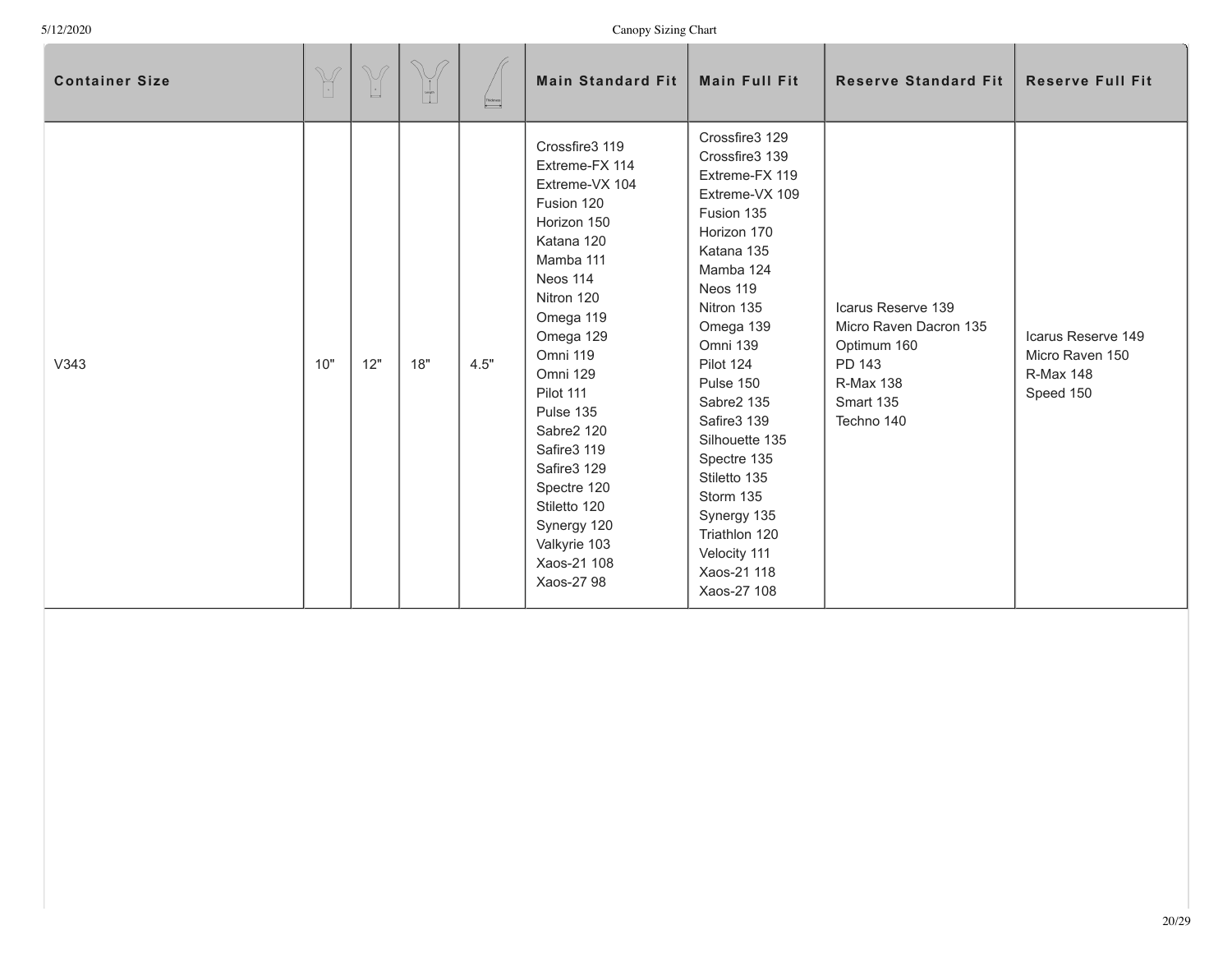| <b>Container Size</b> | $\mathbb{Y}$ | $\mathbb{V}$<br>$\lfloor \cdot \rfloor$ | $\bigcirc$ | Thidoness<br><sup>4</sup> | <b>Main Standard Fit</b>                                                                                                                                                                                                                                                                                                                                                                           | <b>Main Full Fit</b>                                                                                                                                                                                                                                                             | <b>Reserve Standard Fit</b>                                                                                           | <b>Reserve Full Fit</b>                                    |
|-----------------------|--------------|-----------------------------------------|------------|---------------------------|----------------------------------------------------------------------------------------------------------------------------------------------------------------------------------------------------------------------------------------------------------------------------------------------------------------------------------------------------------------------------------------------------|----------------------------------------------------------------------------------------------------------------------------------------------------------------------------------------------------------------------------------------------------------------------------------|-----------------------------------------------------------------------------------------------------------------------|------------------------------------------------------------|
| V344                  | 10"          | 12"                                     | 18.5"      | 4.5"                      | Crossfire3 129<br>Crossfire3 139<br>Extreme-FX 119<br>Extreme-VX 109<br>Fusion 135<br>Horizon 150<br>Katana 135<br>Mamba 124<br>Neos 119<br>Nitron 135<br>Omega 139<br>Omni 139<br>Pilot 124<br>Pulse 150<br>Sabre2 135<br>Safire3 139<br>Silhouette 135<br>Spectre 135<br>Stiletto 135<br>Storm 135<br>Synergy 135<br>Triathlon 120<br>Valkyrie 103<br>Velocity 103<br>Xaos-21 118<br>Xaos-27 108 | Crossfire3 149<br>Fusion 150<br>Horizon 170<br>Katana 150<br>Mamba 140<br>Nitron 150<br>Omega 149<br>Omni 149<br>Pilot 140<br>Pulse 170<br>Sabre2 150<br>Safire3 149<br>Silhouette 150<br>Spectre 150<br>Stiletto 150<br>Storm 150<br>Synergy 150<br>Velocity 111<br>Xaos-21 135 | Icarus Reserve 139<br>Micron Raven Dacron 135<br>Optimum 160<br>PD 143<br><b>R-Max 138</b><br>Smart 135<br>Techno 140 | Icarus Reserve 149<br>Micron Raven 150<br><b>R-Max 148</b> |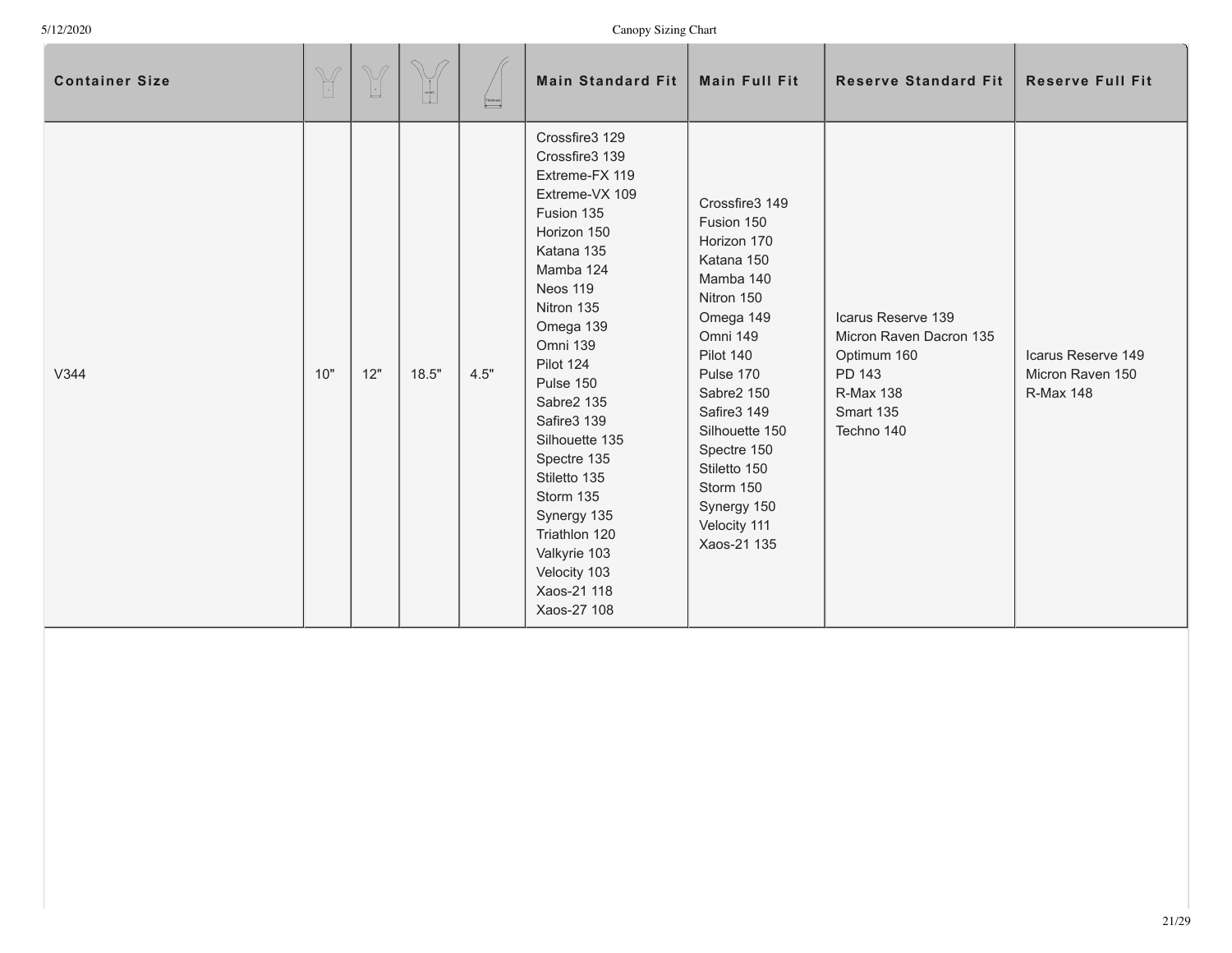| <b>Container Size</b> | $\begin{picture}(42,14) \put(0,0){\vector(0,1){10}} \put(15,0){\vector(0,1){10}} \put(15,0){\vector(0,1){10}} \put(15,0){\vector(0,1){10}} \put(15,0){\vector(0,1){10}} \put(15,0){\vector(0,1){10}} \put(15,0){\vector(0,1){10}} \put(15,0){\vector(0,1){10}} \put(15,0){\vector(0,1){10}} \put(15,0){\vector(0,1){10}} \put(15,0){\vector(0,1){10}} \put(15,0){\vector(0$ | $\begin{picture}(42,14) \put(0,0){\line(1,0){155}} \put(15,0){\line(1,0){155}} \put(15,0){\line(1,0){155}} \put(15,0){\line(1,0){155}} \put(15,0){\line(1,0){155}} \put(15,0){\line(1,0){155}} \put(15,0){\line(1,0){155}} \put(15,0){\line(1,0){155}} \put(15,0){\line(1,0){155}} \put(15,0){\line(1,0){155}} \put(15,0){\line(1,0){155}} \$ | $\begin{bmatrix} 1 \\ 1 \\ 0 \end{bmatrix}$ | $\overline{\phantom{a}}$ | <b>Main Standard Fit</b>                                                                                                                                                                                                                                                                                                                                                  | <b>Main Full Fit</b>                                                                                                                                                                                                                                                            | <b>Reserve Standard Fit</b>                                                                                   | <b>Reserve Full Fit</b>                                                |
|-----------------------|-----------------------------------------------------------------------------------------------------------------------------------------------------------------------------------------------------------------------------------------------------------------------------------------------------------------------------------------------------------------------------|-----------------------------------------------------------------------------------------------------------------------------------------------------------------------------------------------------------------------------------------------------------------------------------------------------------------------------------------------|---------------------------------------------|--------------------------|---------------------------------------------------------------------------------------------------------------------------------------------------------------------------------------------------------------------------------------------------------------------------------------------------------------------------------------------------------------------------|---------------------------------------------------------------------------------------------------------------------------------------------------------------------------------------------------------------------------------------------------------------------------------|---------------------------------------------------------------------------------------------------------------|------------------------------------------------------------------------|
| V346                  | 10"                                                                                                                                                                                                                                                                                                                                                                         | 12"                                                                                                                                                                                                                                                                                                                                           | 19"                                         | $5"$                     | Crossfire3 189<br>Equinox 189<br>Fusion 190<br>Icarus Student 189<br>Omega 189<br>Omni 189<br>Pilot 168<br>Pulse 210<br>Sabre2 190<br>Safire3 189<br>Silhouette 190<br>Spectre 190<br>Stiletto 190<br>Storm 190<br>Synergy 190<br>Triathlon 175                                                                                                                           | Equinox 290<br>Fusion 210<br>Icarus Student 209<br>Navigator 200<br>Omega 209<br>Omni 209<br>Pilot 188<br>Pulse 230<br>Sabre2 210<br>Safire3 209<br>Silhouette 210<br>Spectre 210<br>Storm 210<br>Synergy 210<br>Triathlon 190                                                  | Icarus Reserve 139<br>Micro Raven Dacron 135<br>Optimum 160<br>R-Max 138<br>Smart 135<br>Techno 140           | Icarus Reserve 149<br>Micro Raven 150<br><b>R-Max 148</b><br>Speed 150 |
| V347                  | 10"                                                                                                                                                                                                                                                                                                                                                                         | 12"                                                                                                                                                                                                                                                                                                                                           | 18"                                         | $5"$                     | Crossfire3 129<br>Crossfire3 139<br>Extreme-FX 119<br>Extreme-VX 119<br>Fusion 135<br>Horizon 150<br>Katana 135<br>Mamba 124<br>Neos 119<br>Nitron 135<br>Omega 139<br><b>Omni 139</b><br>Pulot 124<br>Pulse 150<br>Sabre2 135<br>Safire3 139<br>Silhouette 135<br>Spectre 135<br>Storm 135<br>Synergy 135<br>Triathlon 120<br>Velocity 111<br>Xaos-21 118<br>Xaos-27 108 | Crossfire3 149<br>Fusion 150<br>Horizon 170<br>Katana 150<br>Mamba 140<br>Nitron 150<br>Omega 149<br>Omni 149<br>Pilot 140<br>Pulse 17<br>Sabre2 150<br>Safire3 149<br>Silhouette 150<br>Spectre 150<br>Stiletto 150<br>Storm 150<br>Synergy 150<br>Velocity 120<br>Xaos-21 135 | Icarus Reserve 169<br>Micro Raven Dacron 150<br>Optimum 176<br>PD 176<br>R-Max 168<br>Smart 150<br>Techno 155 | Speed 170                                                              |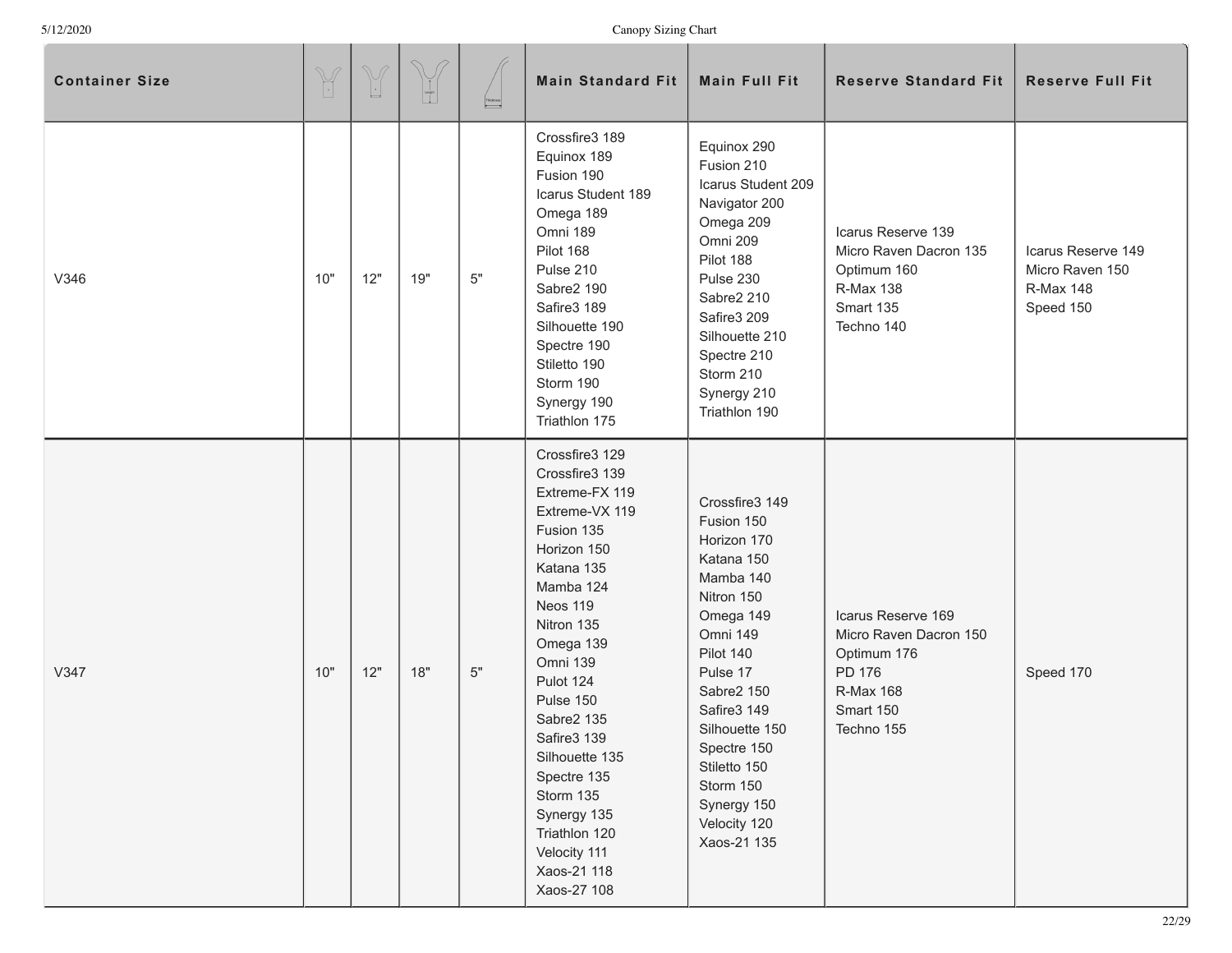| <b>Container Size</b> | $\mathbb{Y}$ | $\begin{picture}(42,14) \put(0,0){\line(1,0){155}} \put(15,0){\line(1,0){155}} \put(15,0){\line(1,0){155}} \put(15,0){\line(1,0){155}} \put(15,0){\line(1,0){155}} \put(15,0){\line(1,0){155}} \put(15,0){\line(1,0){155}} \put(15,0){\line(1,0){155}} \put(15,0){\line(1,0){155}} \put(15,0){\line(1,0){155}} \put(15,0){\line(1,0){155}} \$ | $\begin{bmatrix} 1 \\ -1 \\ 0 \\ 0 \end{bmatrix}$ | Thidosess | <b>Main Standard Fit</b>                                                                                                                                                                                                                                                         | <b>Main Full Fit</b>                                                                                                                                                                                                                                                        | <b>Reserve Standard Fit</b>                                                                                   | <b>Reserve Full Fit</b>                                       |
|-----------------------|--------------|-----------------------------------------------------------------------------------------------------------------------------------------------------------------------------------------------------------------------------------------------------------------------------------------------------------------------------------------------|---------------------------------------------------|-----------|----------------------------------------------------------------------------------------------------------------------------------------------------------------------------------------------------------------------------------------------------------------------------------|-----------------------------------------------------------------------------------------------------------------------------------------------------------------------------------------------------------------------------------------------------------------------------|---------------------------------------------------------------------------------------------------------------|---------------------------------------------------------------|
| V348                  | 10"          | 12"                                                                                                                                                                                                                                                                                                                                           | 18.5"                                             | $5"$      | Crossfire3 149<br>Fusion 150<br>Horizon 170<br>Katana 150<br>Mamba 150<br>Nitron 150<br>Omega 149<br>Omni 149<br>Pilot 150<br>Pulse 170<br>Sabre2 150<br>Safire3 149<br>Silhouette 150<br>Spectre 150<br>Stiletto 150<br>Storm 150<br>Synergy 150<br>Velocity 120<br>Xaos-21 135 | Crossfire3 169<br>Fusion 175<br>Horizon 190<br>Icarus Student 169<br>Katana 170<br>Nitron 170<br>Omega 169<br>Omni 169<br>Pilot 168<br>Pulse 190<br>Sabre2 170<br>Safire3 169<br>Silhouette 170<br>Spectre 170<br>Stiletto 170<br>Storm 170<br>Synergy 170<br>Triathlon 160 | Icarus Reserve 169<br>Micro Raven Dacron 150<br>Optimum 176<br>PD 160<br>R-Max 168<br>Smart 150<br>Techno 155 | Speed 170                                                     |
| V349                  | 10"          | 12"                                                                                                                                                                                                                                                                                                                                           | 17.5"                                             | $5.5"$    | Crossfire3 149<br>Fusion 150<br>Katana 150<br>Mamba 150<br>Nitron 150<br>Omega 149<br>Omni 149<br>Pilot 150<br>Pulse 170<br>Sabre2 150<br>Safire3 149<br>Silhouette 150<br>Spectre 150<br>Stiletto 150<br>Storm 150<br>Synergy 150<br>Velocity 111<br>Xaos-21 135                | Crossfire 3 169<br>Fusion 175<br>Icarus Student 169<br>Katana 170<br>Nitron 170<br>Omega 169<br>Omni 169<br>Pilot 168<br>Pulse 190<br>Sabre2 170<br>Safire3 169<br>Silhouette 170<br>Spectre 170<br>Stiletto 170<br>Storm 170<br>Synergy 170<br>Triatlon 160                | Icarus Reserve 169<br>Optimum 193<br>PD 176<br><b>R-Max 168</b><br>Smart 160                                  | Icarus Reserve 189<br>Raven1<br><b>R-Max 188</b><br>Speed 190 |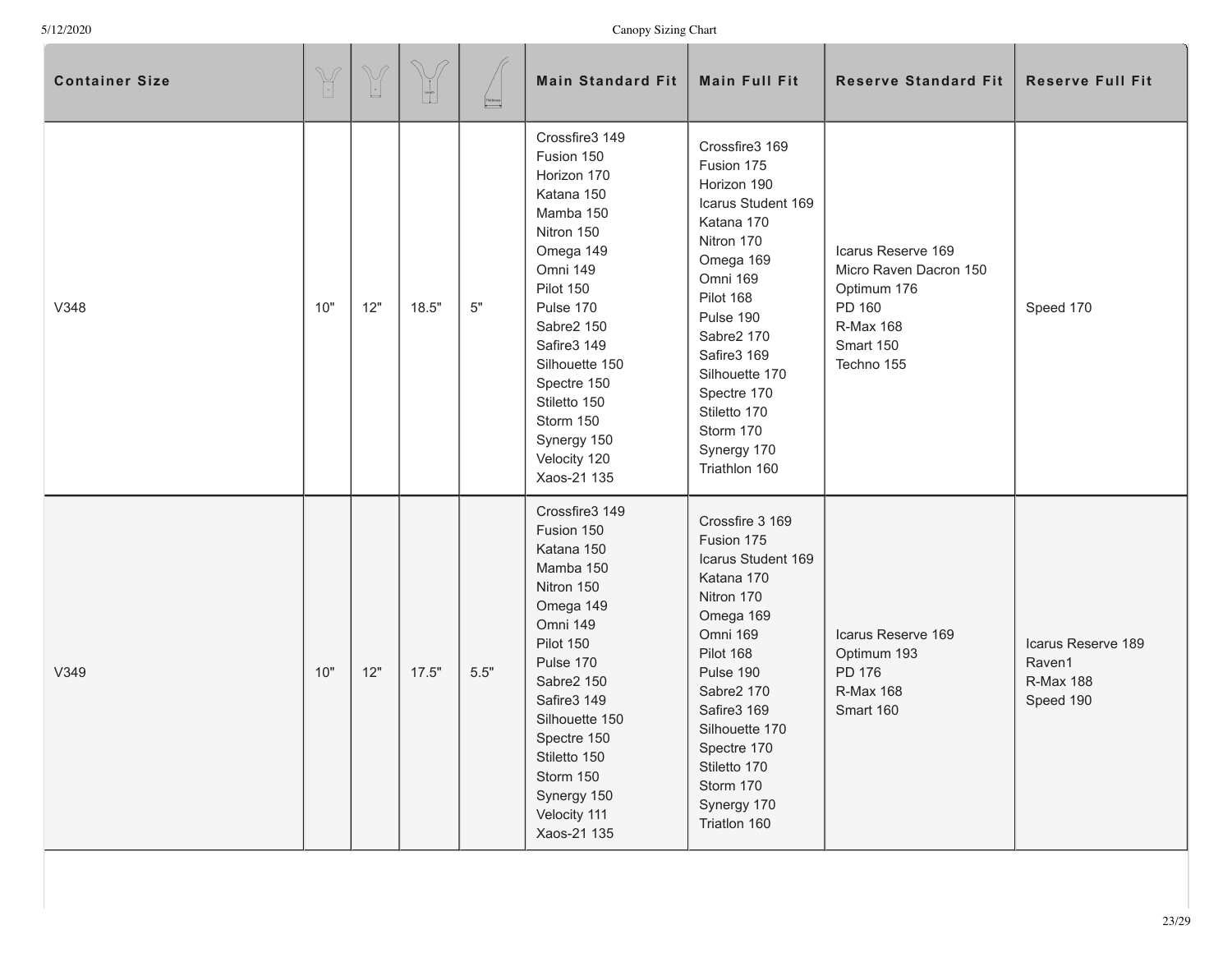| <b>Container Size</b> | $\mathbb{Y}$ | $\begin{picture}(220,20) \put(0,0){\line(1,0){155}} \put(15,0){\line(1,0){155}} \put(15,0){\line(1,0){155}} \put(15,0){\line(1,0){155}} \put(15,0){\line(1,0){155}} \put(15,0){\line(1,0){155}} \put(15,0){\line(1,0){155}} \put(15,0){\line(1,0){155}} \put(15,0){\line(1,0){155}} \put(15,0){\line(1,0){155}} \put(15,0){\line(1,0){155}}$ |       |        | <b>Main Standard Fit</b>                                                                                                                                                                                                      | <b>Main Full Fit</b>                                                                                                                                                                                                                            | <b>Reserve Standard Fit</b>                                                                                          | <b>Reserve Full Fit</b>                                       |
|-----------------------|--------------|----------------------------------------------------------------------------------------------------------------------------------------------------------------------------------------------------------------------------------------------------------------------------------------------------------------------------------------------|-------|--------|-------------------------------------------------------------------------------------------------------------------------------------------------------------------------------------------------------------------------------|-------------------------------------------------------------------------------------------------------------------------------------------------------------------------------------------------------------------------------------------------|----------------------------------------------------------------------------------------------------------------------|---------------------------------------------------------------|
| V350                  | 10"          | 12"                                                                                                                                                                                                                                                                                                                                          | 18.5" | $5.5"$ | Crossfire3 169<br>Fusion 175<br>Icarus Student 169<br>Nitron 170<br>Omega 169<br>Omni 169<br>Pilot 168<br>Pulse 190<br>Sabre2 170<br>Safire3 169<br>Silhouette 170<br>Spectre 170<br>Stiletto 170<br>Storm 170<br>Synergy 170 | Crossfire3 189<br>Equinox 189<br>Fusion 190<br>Icarus Student 189<br>Omega 189<br>Omni 189<br>Pilot 188<br>Pulse 210<br>Sabre2 190<br>Safire3 189<br>Silhouette 190<br>Spectre 190<br>Stiletto 190<br>Storm 190<br>Synergy 190<br>Triathlon 175 | Icarus Reserve 169<br>Optimum 193<br>PD 176<br><b>R-Max 168</b><br>Smart 160                                         | Icarus Reserve 189<br>Raven1<br><b>R-Max 188</b><br>Speed 190 |
| V351                  | 12"          | 14"                                                                                                                                                                                                                                                                                                                                          | 19.5" | 3.75"  | Crossfire3 169<br>Fusion 175<br>Icarus Student 169<br>Nitron 170<br>Omega 169<br>Pilot 168<br>Sabre2 170<br>Safire3 169<br>Spectre 170<br>Stiletto 170<br>Storm 170<br>Synergy 170                                            | Crossfire3 189<br>Equinox 189<br>Fusion 190<br>Icarus Student 189<br>Omega 189<br>Omni 189<br>Pilot 188<br>Pulse 210<br>Sabre2 190<br>Safire3 189<br>Silhouette 190<br>Spectre 190<br>Stiletto 190<br>Storm 190<br>Synergy 190<br>Triathlon 175 | Icarus Reserve 169<br>Micro Raven Dacron 150<br>Optimum 176<br>PD 160<br><b>R-Max 168</b><br>Smart 160<br>Techno 155 | Speed 170                                                     |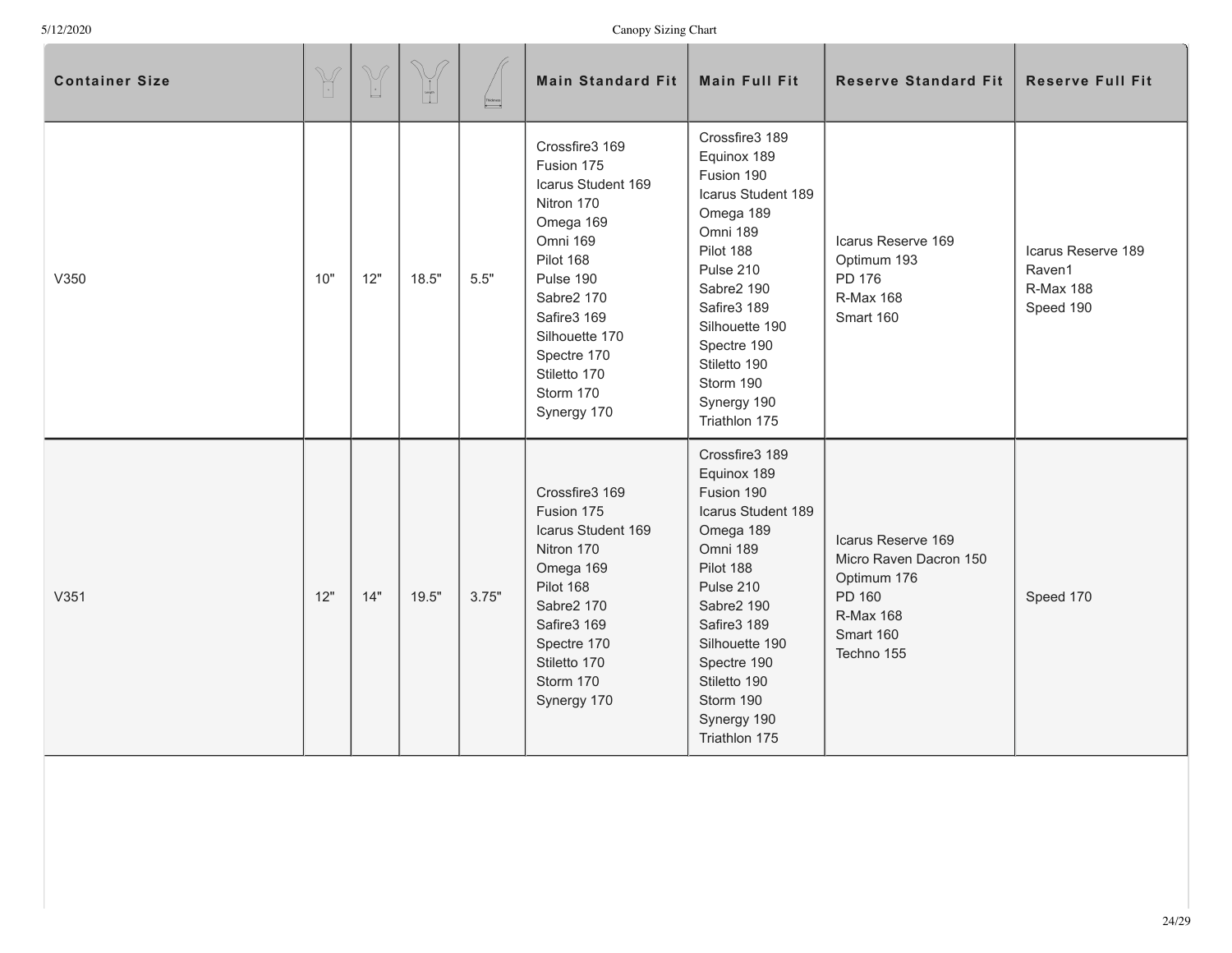| <b>Container Size</b>          | $\begin{picture}(42,14) \put(0,0){\vector(0,1){10}} \put(15,0){\vector(0,1){10}} \put(15,0){\vector(0,1){10}} \put(15,0){\vector(0,1){10}} \put(15,0){\vector(0,1){10}} \put(15,0){\vector(0,1){10}} \put(15,0){\vector(0,1){10}} \put(15,0){\vector(0,1){10}} \put(15,0){\vector(0,1){10}} \put(15,0){\vector(0,1){10}} \put(15,0){\vector(0,1){10}} \put(15,0){\vector(0$ | $\mathbb{V}$<br>$\lfloor \cdot \rfloor$ |       | Thidosess<br><b>A</b> | <b>Main Standard Fit</b>                                                                                                                                                                                                                        | <b>Main Full Fit</b>                                                                                                                                                                                                                        | <b>Reserve Standard Fit</b>                                                                | <b>Reserve Full Fit</b>                                                      |
|--------------------------------|-----------------------------------------------------------------------------------------------------------------------------------------------------------------------------------------------------------------------------------------------------------------------------------------------------------------------------------------------------------------------------|-----------------------------------------|-------|-----------------------|-------------------------------------------------------------------------------------------------------------------------------------------------------------------------------------------------------------------------------------------------|---------------------------------------------------------------------------------------------------------------------------------------------------------------------------------------------------------------------------------------------|--------------------------------------------------------------------------------------------|------------------------------------------------------------------------------|
| V352 - NO LONGER IN PRODUCTION | 12"                                                                                                                                                                                                                                                                                                                                                                         | 15"                                     | 18.5" | 4.25"                 | Crossfire3 169<br>Fusion 175<br>Icarus Student 169<br>Nitron 170<br>Omni 169<br>Pilot 168<br>Sabre2 170<br>Safire3 169<br>Silhouette 170<br>Spectre 170<br>Stiletto 170<br>Storm 170<br>Synergy 170                                             | Crossfire3 189<br>Equinox 189<br>Fusion 190<br>Omega 189<br>Omni 189<br>Pilot 188<br>Pulse 210<br>Sabre2 190<br>Safire3 189<br>Silhouette 190<br>Spectre 190<br>Stiletto 190<br>Storm 190<br>Synergy 190<br>Triathlon 175                   | Icarus Reserve 169<br>Optimum 193<br>PD 176<br>R-Max 168<br>Smart 160                      | Icarus Reserve 189<br><b>R-Max 188</b><br>Techno 190                         |
| V353                           | 12"                                                                                                                                                                                                                                                                                                                                                                         | 14"                                     | 18.5" | 5"                    | Crossfire3 189<br>Equinox 189<br>Fusion 190<br>Icarus Student 189<br>Omega 189<br>Omni 189<br>Pilot 168<br>Pulse 210<br>Sabre2 190<br>Safire3 189<br>Silhouette 190<br>Spectre 190<br>Stiletto 190<br>Storm 190<br>Synergy 190<br>Triathlon 175 | Equinox 209<br>Fusion 210<br>Icarus Student 209<br>Navigator 200<br>Omega 209<br>Omni 209<br>Pilot 188<br>Pilot 210<br>Pulse 230<br>Sabre2 210<br>Safire3 209<br>Silhouette 210<br>Spectre 210<br>Storm 210<br>Synergy 210<br>Triathlon 190 | Icarus Reserve 189<br>Optimum 218<br>PD 193<br><b>R-Max 188</b><br>Speed 190<br>Techno 190 | Icarus Reserve 219<br>Optimum 235<br>PD 218<br><b>R-Max 208</b><br>Smart 190 |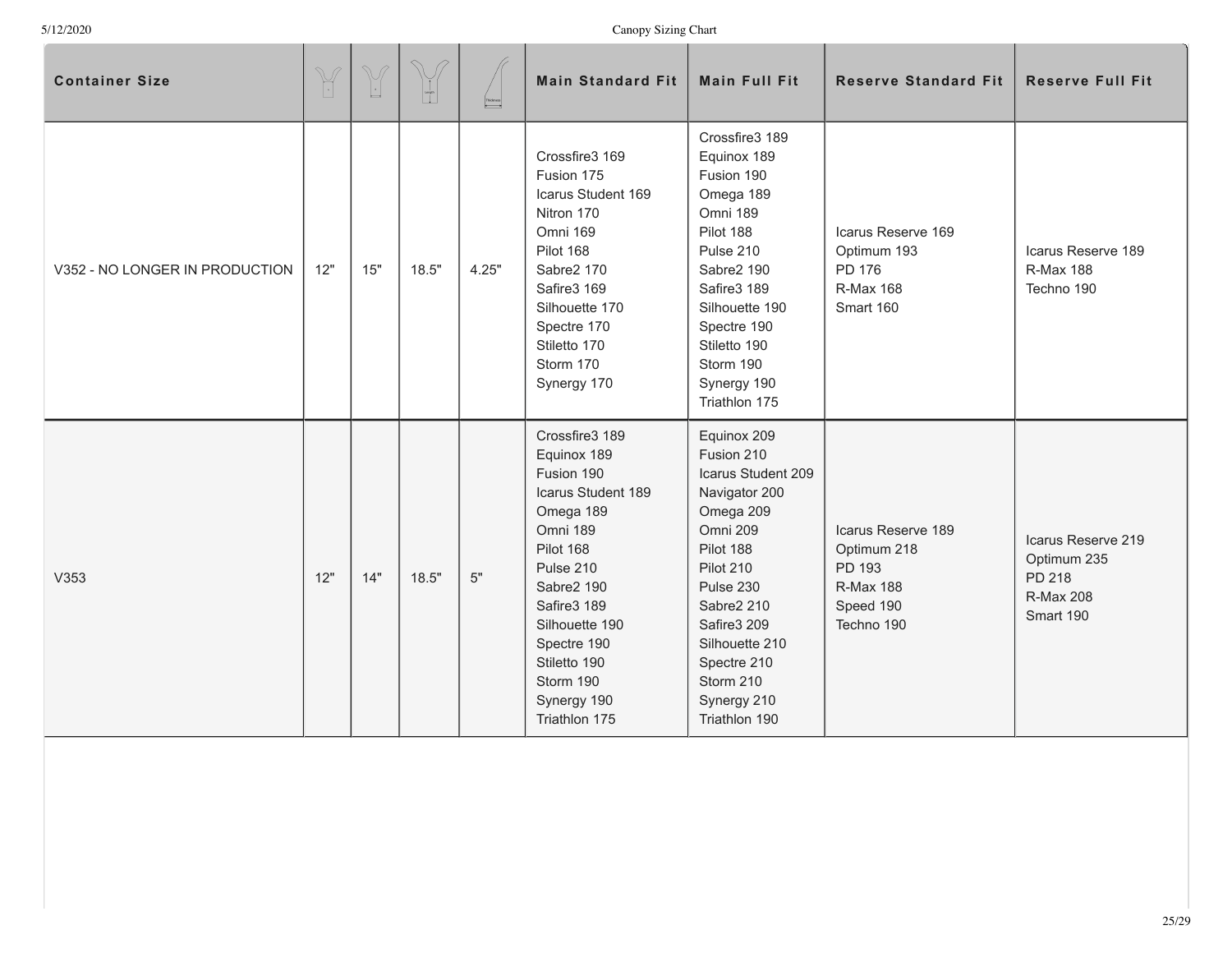| <b>Container Size</b> | $\begin{picture}(420,40) \put(0,0){\vector(0,1){10}} \put(15,0){\vector(0,1){10}} \put(15,0){\vector(0,1){10}} \put(15,0){\vector(0,1){10}} \put(15,0){\vector(0,1){10}} \put(15,0){\vector(0,1){10}} \put(15,0){\vector(0,1){10}} \put(15,0){\vector(0,1){10}} \put(15,0){\vector(0,1){10}} \put(15,0){\vector(0,1){10}} \put(15,0){\vector(0,1){10}} \put(15,0){\vector($ | $\begin{picture}(220,20) \put(0,0){\line(1,0){10}} \put(15,0){\line(1,0){10}} \put(15,0){\line(1,0){10}} \put(15,0){\line(1,0){10}} \put(15,0){\line(1,0){10}} \put(15,0){\line(1,0){10}} \put(15,0){\line(1,0){10}} \put(15,0){\line(1,0){10}} \put(15,0){\line(1,0){10}} \put(15,0){\line(1,0){10}} \put(15,0){\line(1,0){10}} \put(15,0){\line($ | $\bigcirc$<br>$\begin{bmatrix} 1 \\ 1 \\ 0 \end{bmatrix}$ | Thidosess | <b>Main Standard Fit</b>                                                                                                                                                                                                                        | <b>Main Full Fit</b>                                                                                                                                                                                               | <b>Reserve Standard Fit</b>                                                                | <b>Reserve Full Fit</b>                                                       |
|-----------------------|-----------------------------------------------------------------------------------------------------------------------------------------------------------------------------------------------------------------------------------------------------------------------------------------------------------------------------------------------------------------------------|-----------------------------------------------------------------------------------------------------------------------------------------------------------------------------------------------------------------------------------------------------------------------------------------------------------------------------------------------------|-----------------------------------------------------------|-----------|-------------------------------------------------------------------------------------------------------------------------------------------------------------------------------------------------------------------------------------------------|--------------------------------------------------------------------------------------------------------------------------------------------------------------------------------------------------------------------|--------------------------------------------------------------------------------------------|-------------------------------------------------------------------------------|
| V354                  | 12"                                                                                                                                                                                                                                                                                                                                                                         | 14"                                                                                                                                                                                                                                                                                                                                                 | 19.5"                                                     | 4.25"     | Crossfire3 189<br>Equinox 189<br>Fusion 190<br>Icarus Student 189<br>Omega 189<br>Omni 189<br>Pilot 188<br>Pulse 210<br>Sabre2 190<br>Safire3 189<br>Silhouette 190<br>Spectre 190<br>Stiletto 190<br>Storm 190<br>Synergy 190<br>Triathlon 190 | Equinox 290<br>Fusion 120<br>Icarus Student 209<br>Navigator 200<br>Omega 209<br>Pilot 210<br>Pulse 230<br>Sabre2 210<br>Safire3 209<br>Silhouette 210<br>Spectre 210<br>Storm 210<br>Synergy 210<br>Triathlon 210 | Icarus Reserve 169<br>Optimum 193<br>PD 176<br>R-Max 168<br>Smart 160<br>Speed 190         | Icarus Reserve 189<br>Optimum 218<br>PR 193<br><b>R-Max 188</b><br>Techno 190 |
| V355                  | 12"                                                                                                                                                                                                                                                                                                                                                                         | 14"                                                                                                                                                                                                                                                                                                                                                 | 19.5"                                                     | $5"$      | Equinox 209<br>Fusion 210<br>Icarus Student 209<br>Navigator 200<br>Omega 209<br>Pilot 188<br>Pulse 230<br>Sabre2 210<br>Safire3 209<br>Silhouette 210<br>Spectre 210<br>Storm 210<br>Synergy 210<br>Triathlon 210                              | Fusion 230<br>Icarus Student 229<br>Navigator 220<br>Omega 229<br>Omni 229<br>Pilot 210<br>Sabre2 230<br>Safire3 229<br>Silhouette 230<br>Spectre 230<br>Storm 230<br>Synergy 230<br>Triathlon 220                 | Icarus Reserve 189<br>Optimum 218<br>PD 193<br><b>R-Max 188</b><br>Smart 190<br>Techno 190 | Icarus Reserve 219<br>Optimum 235<br>PD 218<br><b>R-Max 208</b>               |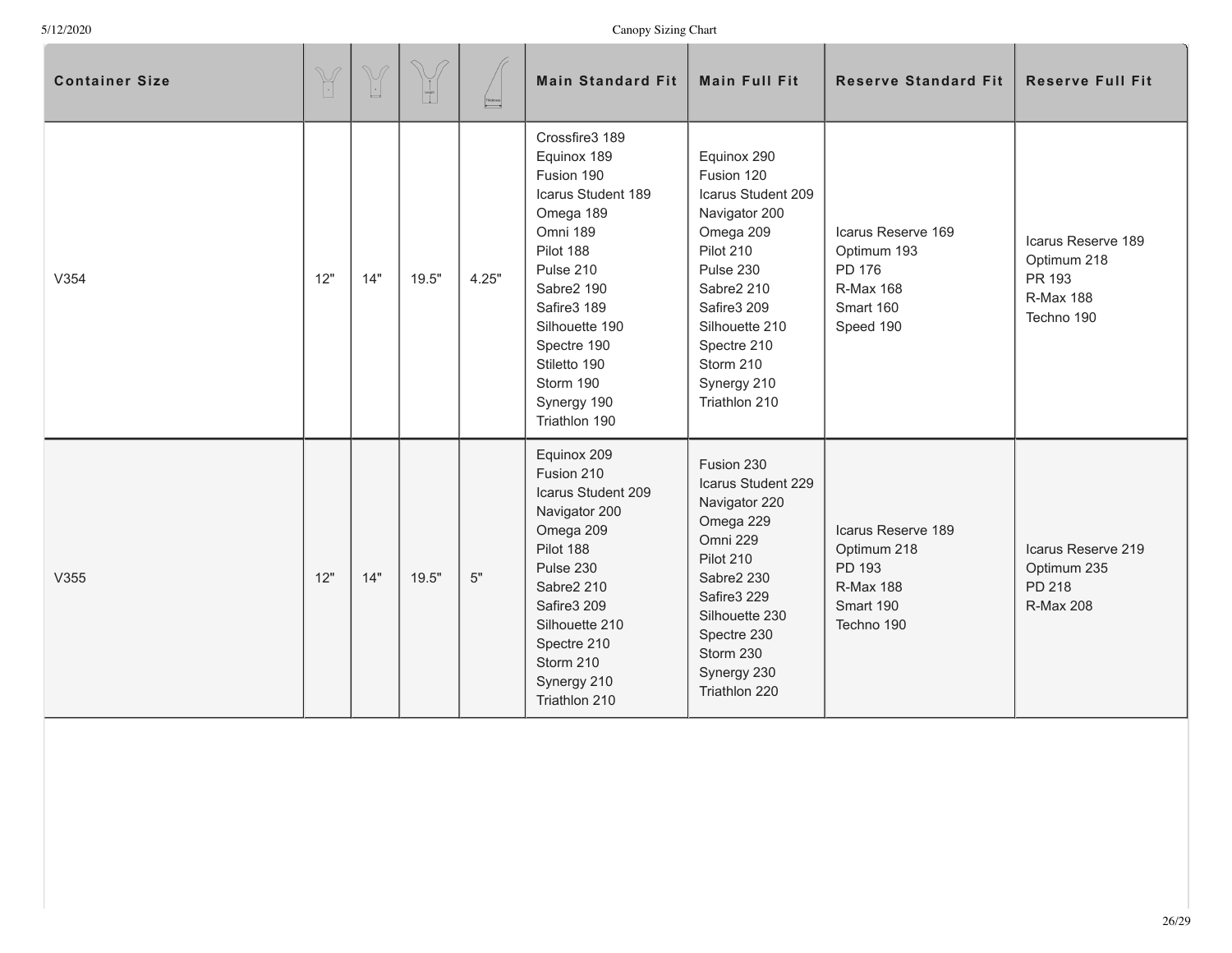| <b>Container Size</b> | $\begin{picture}(42,14) \put(0,0){\vector(0,1){10}} \put(15,0){\vector(0,1){10}} \put(15,0){\vector(0,1){10}} \put(15,0){\vector(0,1){10}} \put(15,0){\vector(0,1){10}} \put(15,0){\vector(0,1){10}} \put(15,0){\vector(0,1){10}} \put(15,0){\vector(0,1){10}} \put(15,0){\vector(0,1){10}} \put(15,0){\vector(0,1){10}} \put(15,0){\vector(0,1){10}} \put(15,0){\vector(0$ | $\begin{picture}(220,20) \put(0,0){\line(1,0){10}} \put(15,0){\line(1,0){10}} \put(15,0){\line(1,0){10}} \put(15,0){\line(1,0){10}} \put(15,0){\line(1,0){10}} \put(15,0){\line(1,0){10}} \put(15,0){\line(1,0){10}} \put(15,0){\line(1,0){10}} \put(15,0){\line(1,0){10}} \put(15,0){\line(1,0){10}} \put(15,0){\line(1,0){10}} \put(15,0){\line($ | $\curvearrowright$<br>$\begin{array}{ c } \hline \text{teegr} \\ \hline \end{array}$ | $\begin{tabular}{ c c } \hline Theones \\ \hline \end{tabular}$ | <b>Main Standard Fit</b>                                                                                                                                                                                                           | <b>Main Full Fit</b>                                                                                                                                                                                              | <b>Reserve Standard Fit</b>                                     | <b>Reserve Full Fit</b>                                                      |
|-----------------------|-----------------------------------------------------------------------------------------------------------------------------------------------------------------------------------------------------------------------------------------------------------------------------------------------------------------------------------------------------------------------------|-----------------------------------------------------------------------------------------------------------------------------------------------------------------------------------------------------------------------------------------------------------------------------------------------------------------------------------------------------|--------------------------------------------------------------------------------------|-----------------------------------------------------------------|------------------------------------------------------------------------------------------------------------------------------------------------------------------------------------------------------------------------------------|-------------------------------------------------------------------------------------------------------------------------------------------------------------------------------------------------------------------|-----------------------------------------------------------------|------------------------------------------------------------------------------|
| V357                  | 12"                                                                                                                                                                                                                                                                                                                                                                         | 14"                                                                                                                                                                                                                                                                                                                                                 | 18"                                                                                  | 5.5"                                                            | Crossfire3 189<br>Equinox 189<br>Fusion 190<br>Icarus Student 189<br>Omega 189<br>Omni 189<br>Pulse 210<br>Sabre2 190<br>Safire3 189<br>Silhouette 190<br>Spectre 190<br>Stiletto 190<br>Storm 190<br>Synergy 190<br>Triathlon 190 | Fusion 210<br>Icarus Student 209<br>Navigator 200<br>Omega 209<br>Omni 209<br>Pilot 188<br>Pulse 230<br>Sabre2 210<br>Safire 3 209<br>Silhouette 210<br>Spectre 210<br>Storm 210<br>Synergy 210                   | <b>R-Max 208</b>                                                | Icarus Reserve 219<br>Optimum 235<br>PD 218<br><b>R-Max 228</b><br>Smart 220 |
| V358                  | 12"                                                                                                                                                                                                                                                                                                                                                                         | 14"                                                                                                                                                                                                                                                                                                                                                 | 19"                                                                                  | 5.5"                                                            | Equinox 209<br>Fusion 210<br>Icarus Student 209<br>Navigator 200<br>Omega 209<br>Omni 209<br>Pulse 230<br>Sabre2 210<br>Safire3 209<br>Silhouette 210<br>Spectre 210<br>Storm 210<br>Synergy 210                                   | Equinox 239<br>Fusion 230<br>Icarus Student 229<br>Navigator 220<br>Omega 229<br>Omni 229<br>Pilot 210<br>Sabre2 230<br>Safire3 229<br>Silhouette 230<br>Spectre 230<br>Storm 230<br>Synergy 230<br>Triathlon 220 | Icarus Reserve 219<br>Optimum 235<br>PD 218<br><b>R-Max 228</b> | Smart 220                                                                    |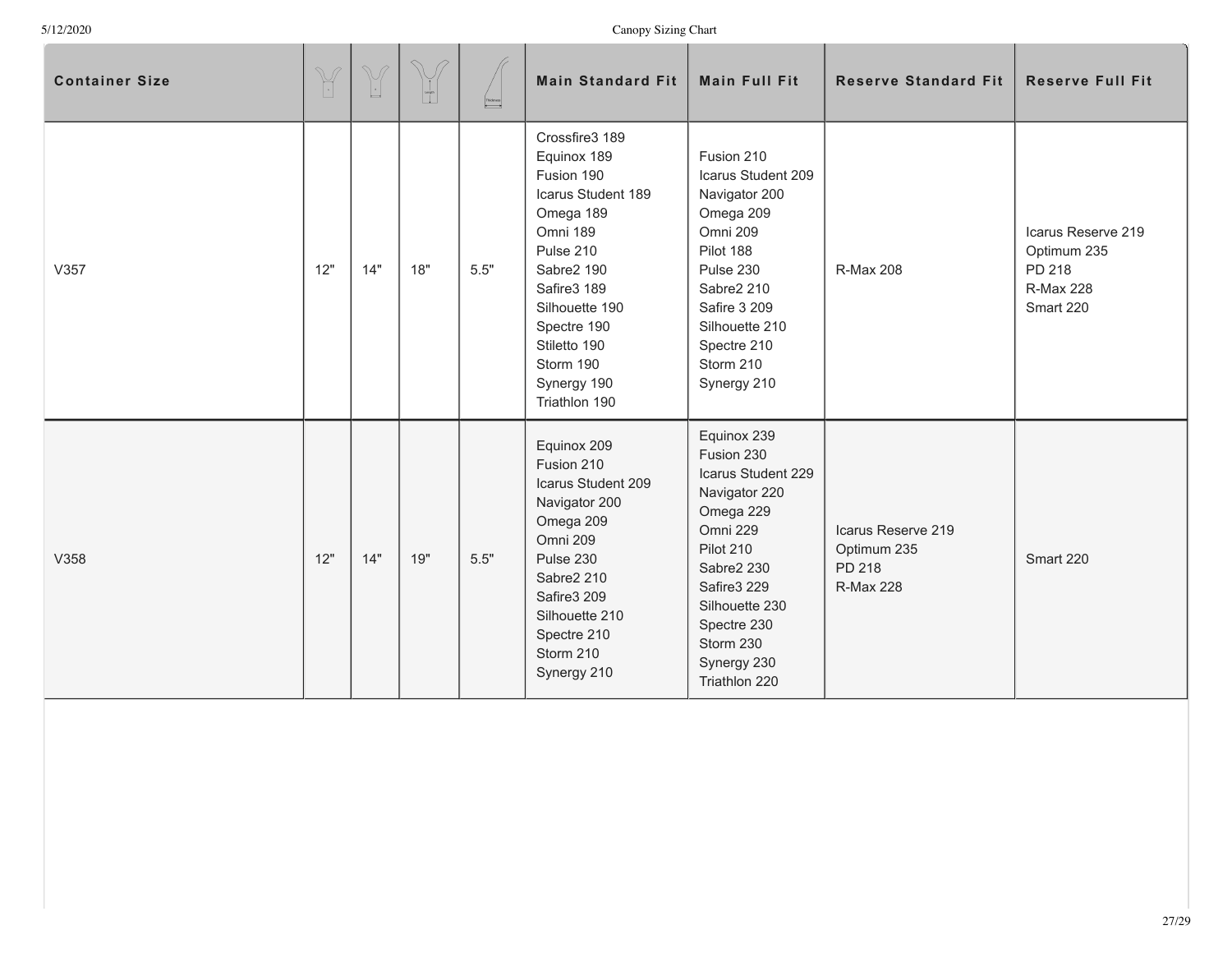| <b>Container Size</b> | $\mathbb{Y}$ | $\begin{picture}(220,20) \put(0,0){\line(1,0){10}} \put(15,0){\line(1,0){10}} \put(15,0){\line(1,0){10}} \put(15,0){\line(1,0){10}} \put(15,0){\line(1,0){10}} \put(15,0){\line(1,0){10}} \put(15,0){\line(1,0){10}} \put(15,0){\line(1,0){10}} \put(15,0){\line(1,0){10}} \put(15,0){\line(1,0){10}} \put(15,0){\line(1,0){10}} \put(15,0){\line($ | $\begin{bmatrix} 1 \\ -1 \\ 0 \\ 0 \end{bmatrix}$ | Thidosess<br><del>- - - - - -</del> | <b>Main Standard Fit</b>                                                                                                                                                                                                               | <b>Main Full Fit</b>                                                              | <b>Reserve Standard Fit</b>                                                         | <b>Reserve Full Fit</b> |
|-----------------------|--------------|-----------------------------------------------------------------------------------------------------------------------------------------------------------------------------------------------------------------------------------------------------------------------------------------------------------------------------------------------------|---------------------------------------------------|-------------------------------------|----------------------------------------------------------------------------------------------------------------------------------------------------------------------------------------------------------------------------------------|-----------------------------------------------------------------------------------|-------------------------------------------------------------------------------------|-------------------------|
| $V360-1$              | 12"          | 14"                                                                                                                                                                                                                                                                                                                                                 | 18.5"                                             | $6"$                                | Crossfire3 229<br>Fusion 230<br>Icarus Student 229<br>Navigator 220<br>Omega 229<br>Omni 229<br>Pulse 230<br>Sabre2 230<br>Safire3 229<br>Silhouette 230<br><b>Solo 210</b><br>Spectre 230<br>Storm 230<br>Synergy230<br>Triathlon 220 | Navigator 240<br><b>Solo 230</b><br>Zero 265                                      | Icarus Reserve 219<br>Optimum 235<br>PD 218<br><b>R-Max 228</b><br>Techno 240       | PD 235<br>Smart 220     |
| $V360-2$              | 12"          | 14"                                                                                                                                                                                                                                                                                                                                                 | 19.5"                                             | $6"$                                | Equinox 239<br>Icarus Student 249<br>Navigator 260<br>Zero 265<br>Zero 275<br>Zero 285                                                                                                                                                 | Navigator 280<br>Zero 295<br>Zero 305                                             | Icarus Reserve 219<br>Optimum 235<br>PD 218<br><b>R-Max 228</b>                     | PD 235<br>Smart 220     |
| V360-3                | 12"          | 14"                                                                                                                                                                                                                                                                                                                                                 | 20.5"                                             | $6"$                                | Navigator 280<br>Zero 295<br>Zero 305                                                                                                                                                                                                  | Navigator 303<br>Navigator 280                                                    | Icarus Reserve 219<br>Optimum 235<br>PD 218<br><b>R-Max 228</b><br>Techno 240       | PD 235<br>Smart 220     |
| V361                  | 12"          | 14"                                                                                                                                                                                                                                                                                                                                                 | 18.5"                                             | 7"                                  | MS 260                                                                                                                                                                                                                                 | <b>MS 280</b>                                                                     | PR 253                                                                              | PR 281                  |
| V362                  | 13"          | $15"$                                                                                                                                                                                                                                                                                                                                               | 18.5"                                             | 4.75"                               | Equinox 279<br><b>Foil 272</b><br><b>Foil 282</b><br>Icarus Student 269<br>Navigator 280<br><b>Solo 270</b><br>Zero 275<br>Zero 285<br>Zero 295                                                                                        | Equinox 299<br><b>Foil 302</b><br>Icarus Student 289<br>Navigator 300<br>Zero 305 | Icarus Reserve 169<br>Optimum 176<br>PD 160<br>R-Max 168<br>Smart 150<br>Techno 155 |                         |